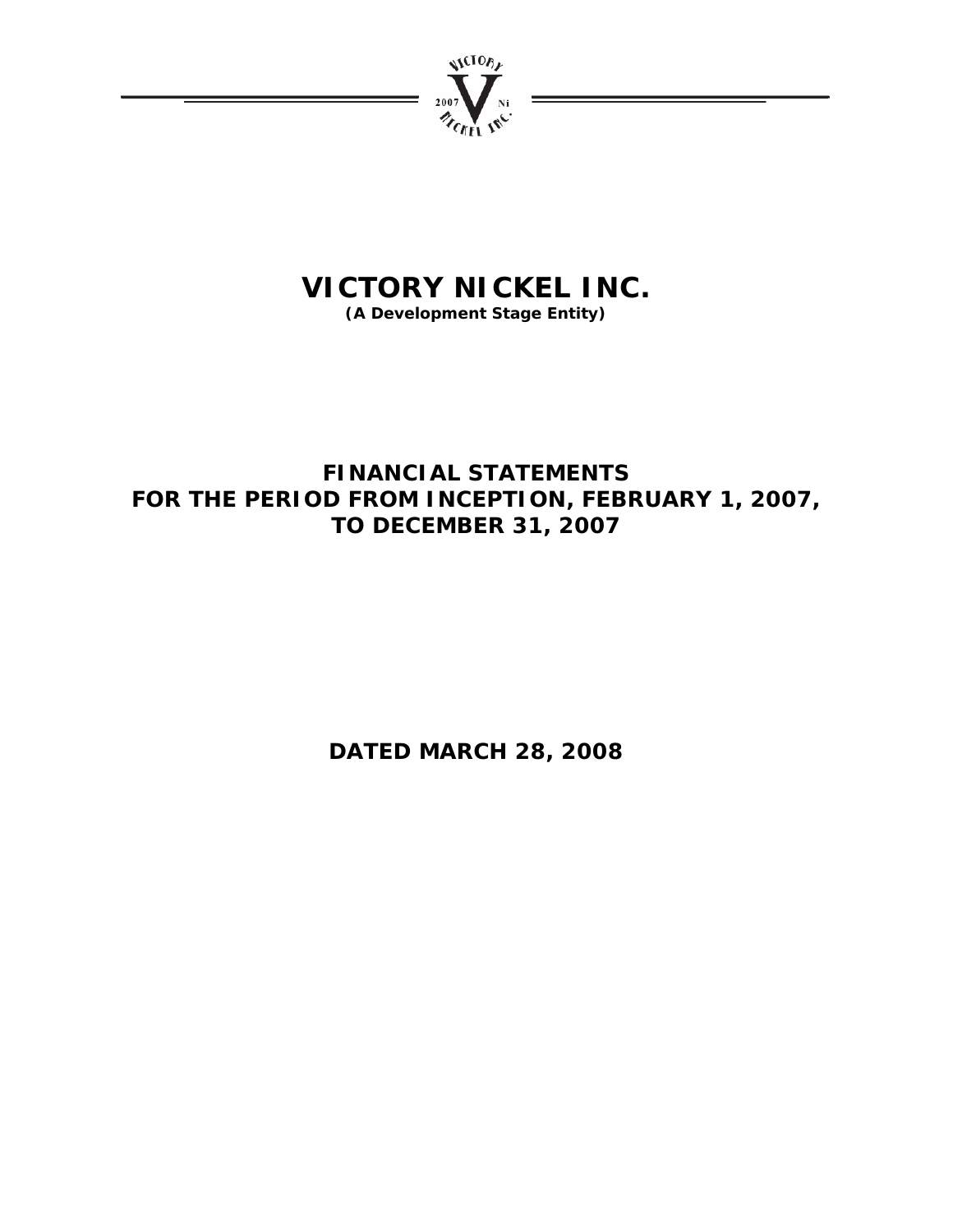## MANAGEMENT'S RESPONSIBILITY FOR FINANCIAL STATEMENTS

All of the information in the annual report and accompanying financial statements of Victory Nickel Inc. is the responsibility of management. The financial statements have been prepared by management in accordance with Canadian generally accepted accounting principles. Where necessary, management has made judgments and estimates in preparing the financial statements and such statements have been prepared within acceptable limits of materiality. The financial information contained elsewhere in the annual report has been reviewed to ensure that it is consistent with the financial statements.

Management maintains appropriate systems of internal control to give reasonable assurance that its assets are safeguarded, and the financial records are properly maintained.

The Board of Directors is responsible for ensuring that management fulfills its responsibilities for financial reporting and internal control. The Audit Committee, which is comprised of Directors, none of whom are employees or officers of the Company, meets with management and the external auditors to review the auditors' report and the financial statements to satisfy itself that management is properly discharging its responsibilities to the Directors, who approve the financial statements.

A firm of independent Chartered Accountants, appointed by the shareholders, audits the financial statements in accordance with Canadian generally accepted auditing standards and provides an independent professional opinion thereon.

Rene R. Galipeau Robert G. Wardell March 28, 2008 March 28, 2008

Chief Executive Officer Vice-President Finance & Chief Financial Officer

## AUDITORS' REPORT

#### TO THE SHAREHOLDERS OF VICTORY NICKEL INC.

We have audited the balance sheet of Victory Nickel Inc. as at December 31, 2007 and the statements of operations and comprehensive loss, of shareholders' equity, and of cash flows for the period from inception, February 1, 2007, to December 31, 2007. These financial statements are the responsibility of the Company's management. Our responsibility is to express an opinion on these financial statements based on our audit.

We conducted our audit in accordance with Canadian generally accepted auditing standards. Those standards require that we plan and perform an audit to obtain reasonable assurance whether the financial statements are free of material misstatement. An audit includes examining, on a test basis, evidence supporting the amounts and disclosures in the financial statements. An audit also includes assessing the accounting principles used and significant estimates made by management, as well as evaluating the overall financial statement presentation.

In our opinion, these financial statements present fairly, in all material respects, the financial position of the Company as at December 31, 2007 and the results of its operations and its cash flows for the period from inception, February 1, 2007, to December 31, 2007 in accordance with Canadian generally accepted accounting principles.

Toronto, Canada (signed) "BDO Dunwoody LLP" March 28, 2008 Chartered Accountants Licensed Public Accountants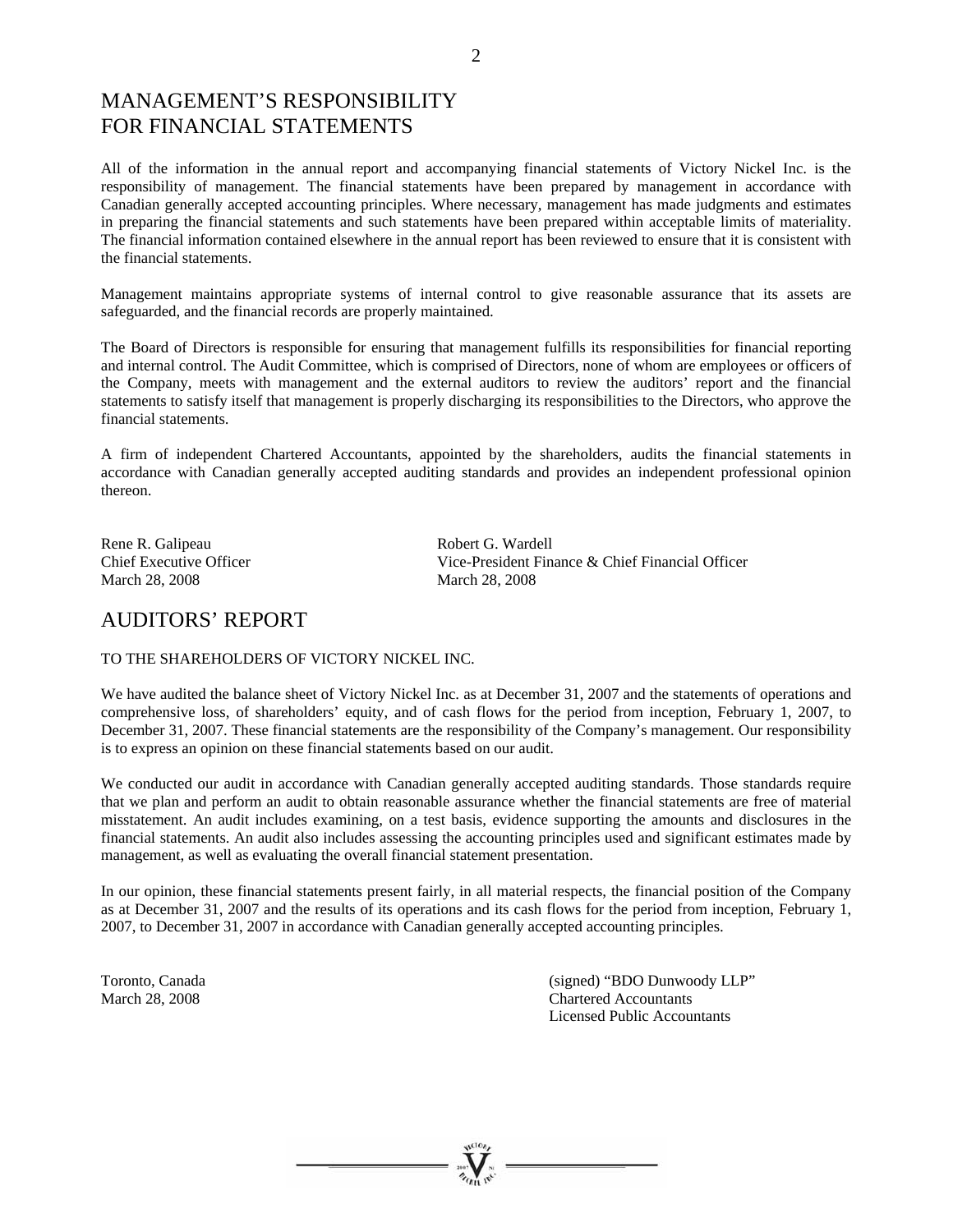### **VICTORY NICKEL INC.**  (A Development Stage Entity) **BALANCE SHEET AS AT DECEMBER 31, 2007**  (In thousands of Canadian dollars)

#### **ASSETS**

| <b>Current</b>                                       |              |
|------------------------------------------------------|--------------|
| Cash and cash equivalents                            | \$<br>7,466  |
| Cash for exploration expenditures                    | 5,419        |
| G.S.T. receivable                                    | 480          |
| Prepaid expenses                                     | 3            |
| <b>Total Current Assets</b>                          | 13,368       |
| <b>Exploration Advances (Note 4)</b>                 | 280          |
| <b>Exploration and Development Projects (Note 5)</b> | 15,762       |
|                                                      | \$<br>29,410 |
| <b>LIABILITIES AND SHAREHOLDERS' EQUITY</b>          |              |
| <b>Current</b>                                       |              |
| Accounts payable and accrued liabilities             | \$<br>825    |
| Due to Nuinsco Resources Limited (Note 8)            | 158          |
| <b>Total Current Liabilities</b>                     | 983          |
| <b>Future Income Taxes (Note 7)</b>                  | 1,689        |
|                                                      | 2,672        |
| <b>Shareholders' Equity (Note 6)</b>                 |              |
| Share capital                                        | 27,606       |
| Stock option compensation                            | 1,335        |
| Share purchase warrants                              | 25           |
| Deficit                                              | (2,228)      |
| <b>Net Shareholders' Equity</b>                      | 26,738       |
|                                                      | \$<br>29,410 |

**Nature of Operations (Note 1) Corporate Reorganization and Formation of the Company (Note 3)** 

**Approved by the Board of Directors** 

| W. Warren Holmes |  |
|------------------|--|
| <b>Director</b>  |  |

**Cynthia P. Thomas Director Director** 

 $= \sum_{\substack{m,\mathbf{v}\\ \text{with } m}} \sum_{\substack{m,\mathbf{v}\\ \text{with } m}} \mathbf{v}$ 

The accompanying notes are an integral part of these financial statements.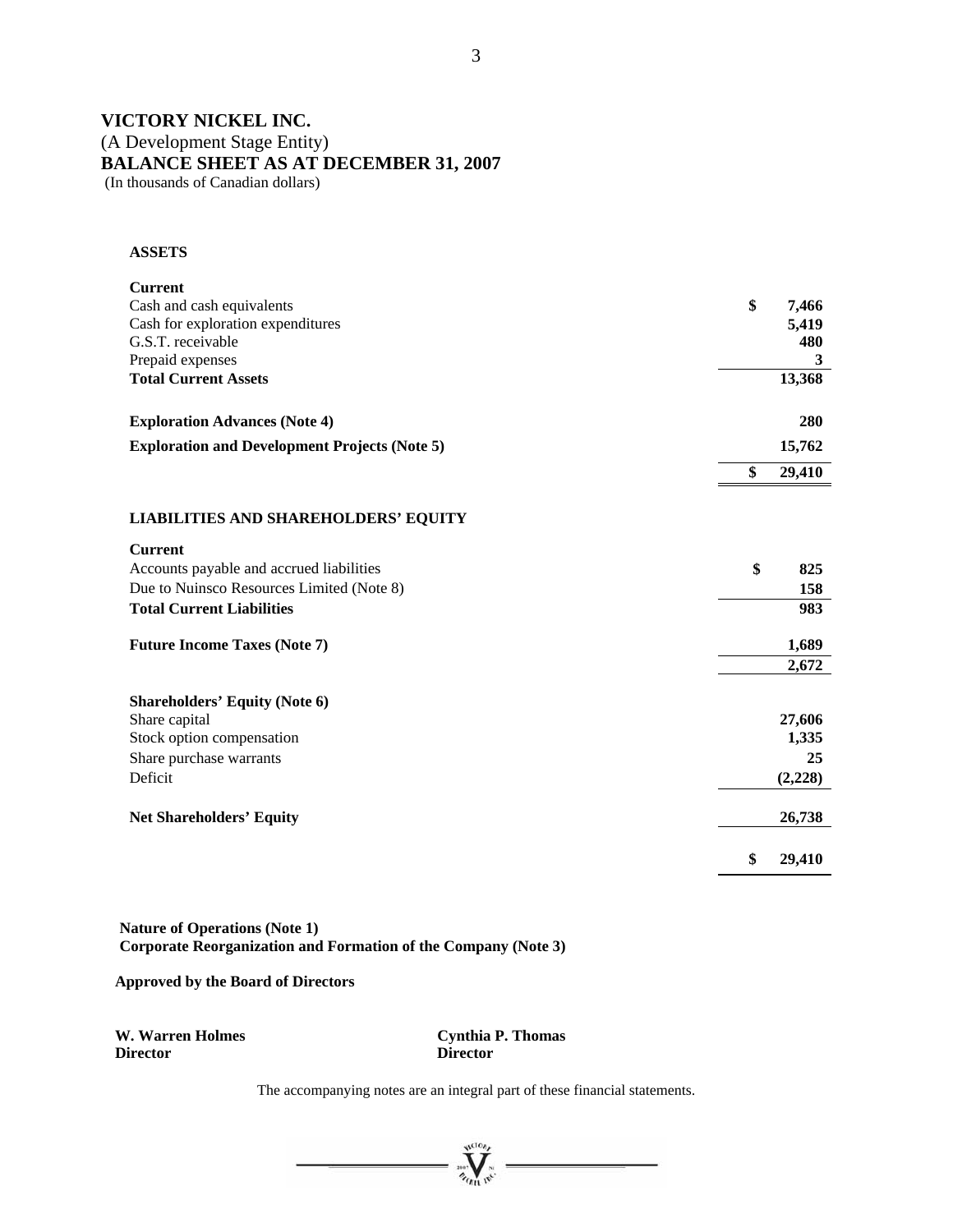## **VICTORY NICKEL INC.**

## (A Development Stage Entity) **STATEMENT OF OPERATIONS AND COMPREHENSIVE LOSS For The Period From inception, February 1, 2007, to December 31, 2007**

(In thousands of Canadian dollars, except per share amounts)

| <b>Revenue</b>                                           |               |
|----------------------------------------------------------|---------------|
| Interest income                                          | \$<br>497     |
| Gain on marketable securities                            | 62            |
|                                                          | 559           |
| <b>Costs and Expenses</b>                                |               |
| General and administrative (Note 8)                      | 1,643         |
| Stock option compensation (Note 6)                       | 1,369         |
|                                                          | 3,012         |
| <b>Loss Before Income Taxes</b>                          | (2, 453)      |
| <b>Future Income Taxes (Note 7)</b>                      | (225)         |
| <b>Net Loss and Comprehensive Loss For The</b><br>Period | \$<br>(2,228) |
| <b>Loss Per Share – Basic and Diluted</b>                | \$<br>(0.01)  |
| <b>Weighted Average Common Shares Outstanding</b>        | 171,542,000   |

The accompanying notes are an integral part of these financial statements.

Arcro<sup>v</sup>  $\sum_{\gamma_{\alpha}}$ 

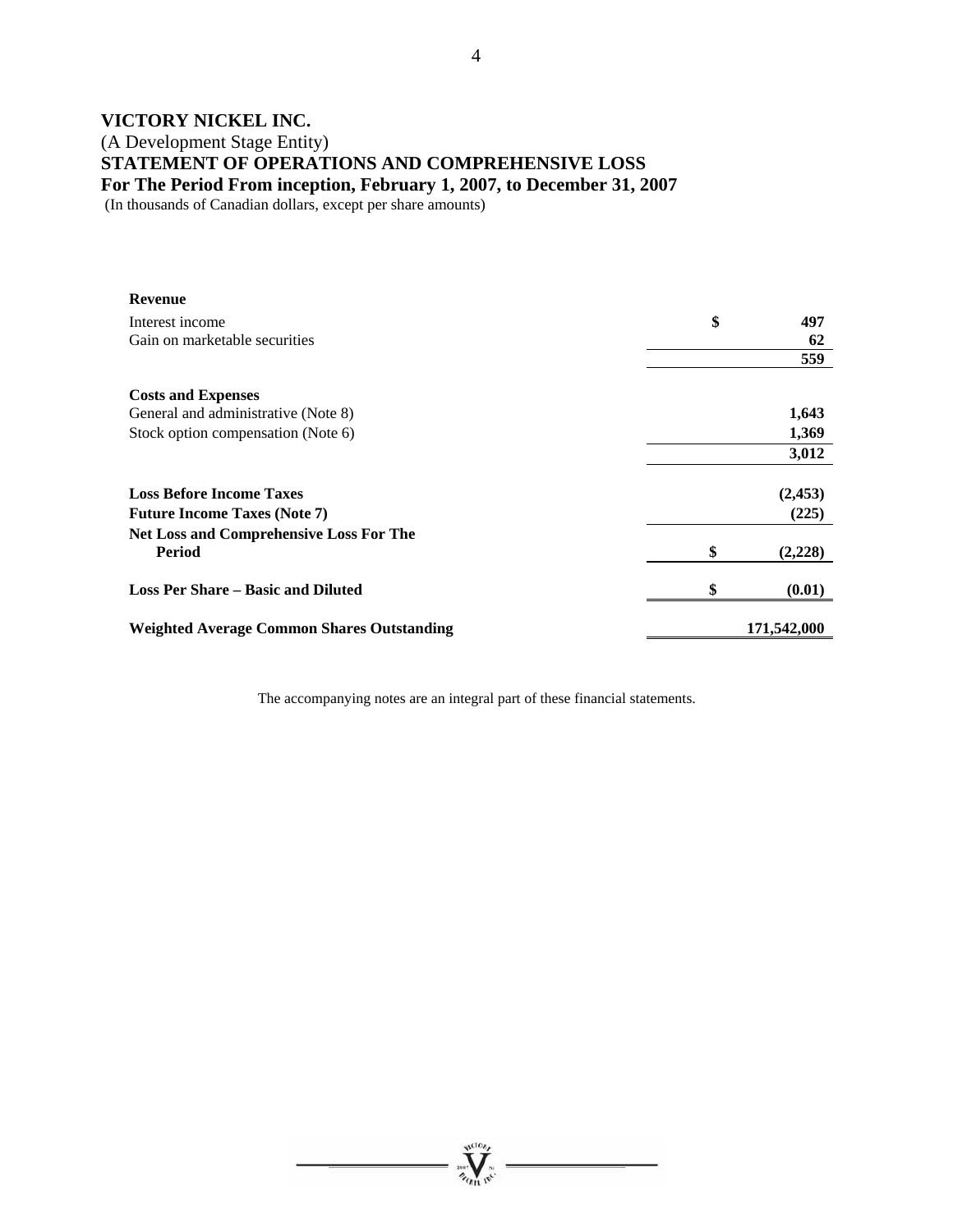### **VICTORY NICKEL INC.**

## (A Development Stage Entity) **STATEMENT OF CASH FLOWS For The Period From inception, February 1, 2007, to December 31, 2007**

(In thousands of Canadian dollars)

| <b>Cash From (Used By):</b>                              |               |
|----------------------------------------------------------|---------------|
| <b>Operating Activities</b>                              |               |
| Net loss for the period                                  | \$<br>(2,228) |
| Items not affecting cash:                                |               |
| Stock option compensation                                | 1,369         |
| Other stock-based compensation                           | 109           |
| Expenses settled through issuance of warrants            | 25            |
| Gain on marketable securities                            | (62)          |
| Future income taxes                                      | (225)         |
| Changes in non-cash working capital (Note 9)             | (133)         |
| Cash used by operating activities                        | (1,145)       |
| Financing Activities - issue of common shares            | 11,750        |
| <b>Net Cash Received on Formation (Note 3)</b>           | 11,906        |
| <b>Investing Activities</b>                              |               |
| Additions to exploration and development projects        | (9,408)       |
| <b>Exploration</b> advances                              | (280)         |
| Sale of marketable securities                            | 1,789         |
| Purchase of marketable securities                        | (1,727)       |
| Cash used by investing activities                        | (9,626)       |
| Net Increase in Cash and Cash Equivalents For The Period |               |
| and Cash and Cash Equivalents, End of Period             | \$<br>12,885  |
|                                                          |               |
| <b>Cash and Cash Equivalents, End of Period</b>          |               |
| <b>Cash and Cash Equivalents</b>                         | \$<br>7,466   |
| <b>Cash for Exploration Expenditures</b>                 | 5,419         |
|                                                          | \$<br>12,885  |

The accompanying notes are an integral part of these financial statements.

 $\sum_{m\in\mathbb{N}}\sum_{i=1}^{n}\sum_{j=1}^{n}$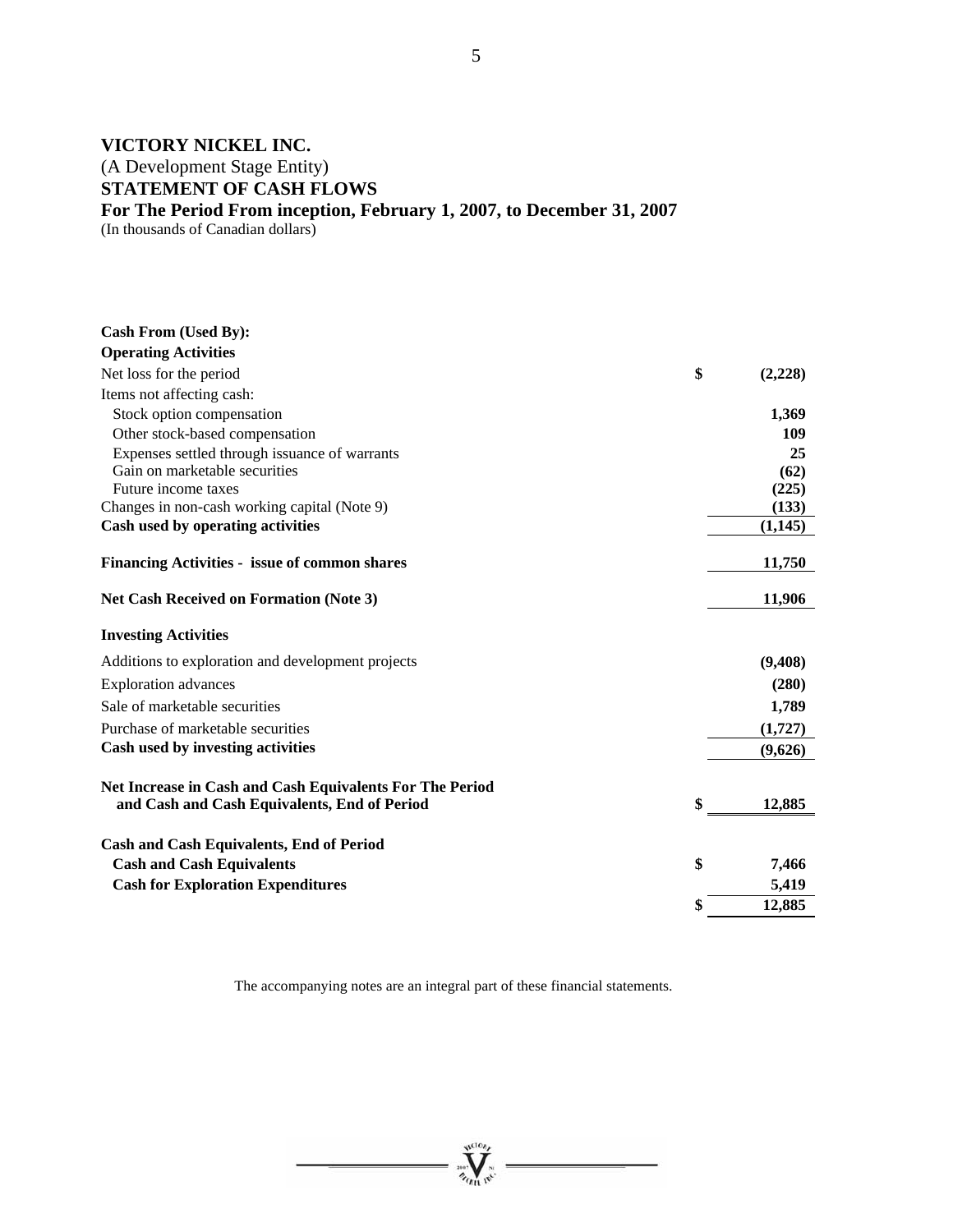## **VICTORY NICKEL INC.**  (A Development Stage Entity) **STATEMENT OF SHAREHOLDERS' EQUITY For The Period From inception, February 1, 2007, to December 31, 2007**

(In thousands of Canadian dollars)

|                                 | <b>Share Capital</b> |          |                     |                                |                                 |              |
|---------------------------------|----------------------|----------|---------------------|--------------------------------|---------------------------------|--------------|
|                                 | Number of            |          | <b>Stock Option</b> | <b>Share Purchase</b>          |                                 |              |
|                                 | <b>Shares</b>        | Amount   | Compensation        | Warrants                       | <b>Deficit</b>                  | <b>Total</b> |
| Issued on formation of          |                      |          |                     |                                |                                 |              |
| the Company                     | 154,003,146          | \$15,713 | \$                  | \$<br>$\overline{\phantom{0}}$ | -\$<br>$\overline{\phantom{0}}$ | \$15,713     |
| Private placement               | 16,428,571           | 10,694   |                     |                                | $\qquad \qquad \blacksquare$    | 10,694       |
| <b>Issued under Share Bonus</b> |                      |          |                     |                                |                                 |              |
| Plan                            | 232,650              | 109      |                     |                                |                                 | 109          |
| Warrants exercised              | 5,502,514            | 847      |                     |                                |                                 | 847          |
| Options exercised               | 475,000              | 209      |                     |                                |                                 | 209          |
| Warrants issued for             |                      |          |                     |                                |                                 |              |
| services rendered               |                      |          |                     | 25                             |                                 | 25           |
| Options granted and             |                      |          |                     |                                |                                 |              |
| vesting                         |                      |          | 1,369               |                                |                                 | 1,369        |
| Transfer of value on            |                      |          |                     |                                |                                 |              |
| exercise of options             |                      | 34       | (34)                |                                |                                 |              |
| Net loss for the period         |                      |          |                     | $\overline{\phantom{a}}$       | (2,228)                         | (2,228)      |
| <b>Balance – December 31,</b>   |                      |          |                     |                                |                                 |              |
| 2007                            | 176,641,881          | \$27,606 | 1,335               | 25<br>\$                       | \$(2,228)                       | \$26,738     |

The accompanying notes are an integral part of these financial statements.

*Matteries* 

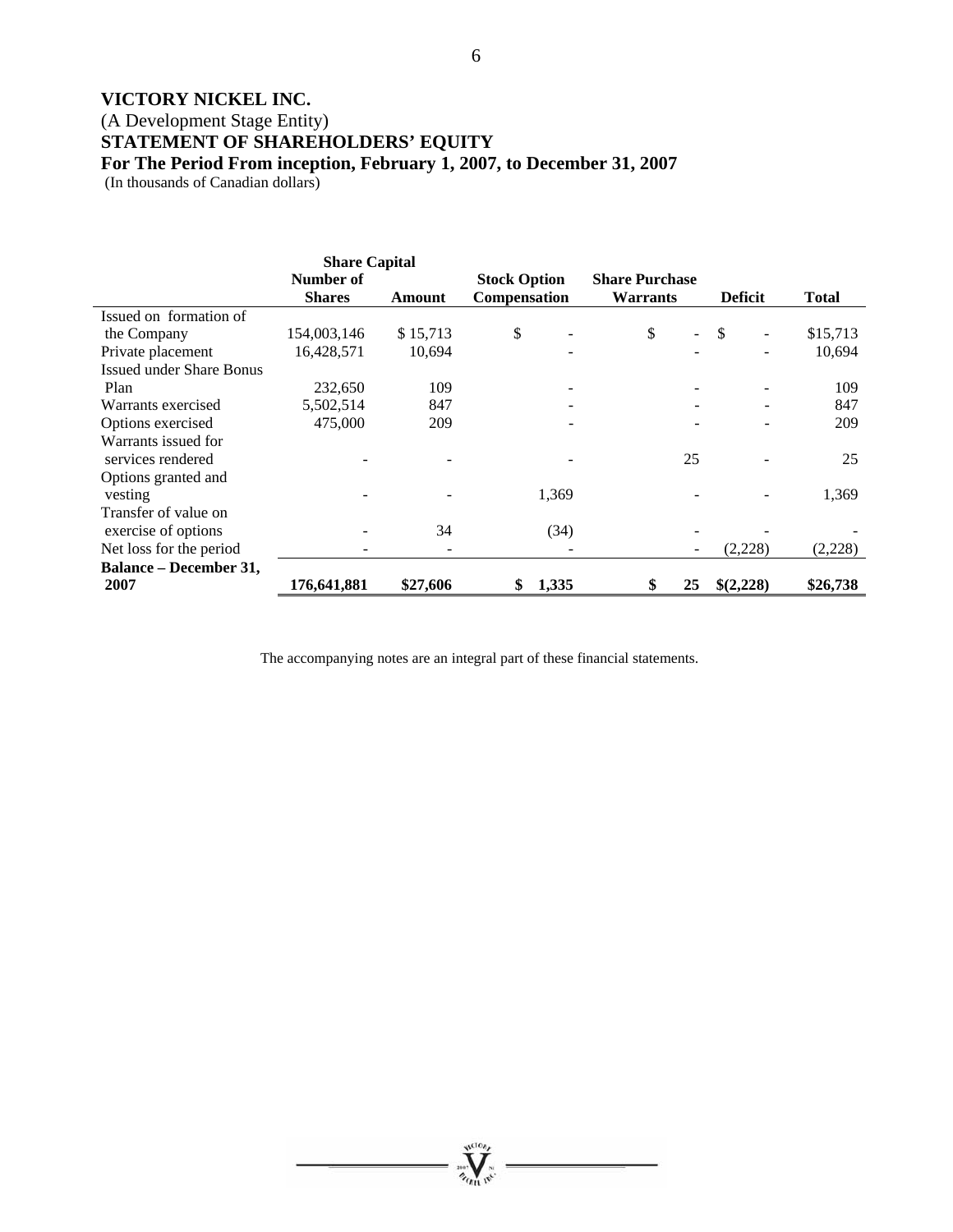## **NOTES TO FINANCIAL STATEMENTS**

(A Development Stage Entity) December 31, 2007 (all tabular amounts are in thousands of Canadian dollars)

#### **1. Nature of Operations**

The Company is primarily engaged in the acquisition, exploration and development of nickel properties in Canada. The Company conducts its activities on its own or participates with others on a joint venture basis.

At December 31, 2007, the Company had working capital of \$12,385,000 available to fund ongoing operations. However as a development stage entity, none of the Company's exploration or development projects have commenced commercial production and accordingly the Company is dependent upon debt or equity financings and the optioning and/or sale of resource or resource related assets for its funding. The recoverability of the carrying value of exploration and development projects, and ultimately the Company's ability to continue as a going concern, is dependent upon the discovery of economically recoverable reserves and resources, the Company's ability to finance development of its projects through debt or equity financings and achieving future profitable production, or alternatively upon the profitable disposal of projects.

Should the Company not be able to discover economically recoverable reserves, obtain the necessary financing or achieve future profitable production or sale of properties, the carrying value of the Company's assets could be subject to material adjustment and, in addition, other adjustments may be necessary to these financial statements should such adverse events impair the Company's ability to continue as a going concern as contemplated under Canadian generally accepted accounting principles.

#### **2. Significant Accounting Policies**

#### **Basis of Presentation**

These financial statements are prepared by management in accordance with Canadian generally accepted accounting principles.

#### **Use of Estimates**

The preparation of financial statements in conformity with Canadian generally accepted accounting principles requires management to make estimates and assumptions that affect the reported amounts of assets and liabilities and disclosure of contingent assets and liabilities at the date of the financial statements and the reported amounts of revenues and expenses during the reporting period. Actual results could differ from those estimates. Management believes those estimates are reasonable. The amounts which require management to make significant estimates and assumptions include determining carrying values of exploration and development projects and future income taxes and the valuation of stock option compensation.

#### **Cash and Cash Equivalents**

Cash and cash equivalents consist of balances with banks and investments in money market instruments. The cost of these investments approximates market value and they have maturities within 90 days from the date of purchase.

Cash raised for exploration activities through the issuance of flow-through shares is shown on the balance sheet as "Cash for exploration expenditures." This amount must be spent on eligible Canadian exploration expenditures before December 31, 2008.

#### **Exploration and Development Projects**

Exploration and development projects include the direct costs related to the various mineral properties, including cost of acquisition of the properties and deferred exploration and development costs, net of any recoveries. These costs are capitalized and accumulated on a property-by-property basis and will be amortized as operating expenses against future revenue upon commencement of commercial production using a unit-of-production method based upon estimated proven and probable mineral reserves.

On an ongoing basis, the Company evaluates each property based on results to date to determine the nature of exploration and development activities that are warranted in the future or if there is any impairment in the carrying value. An impairment loss is recognized when the carrying amount of a project is not recoverable and exceeds its

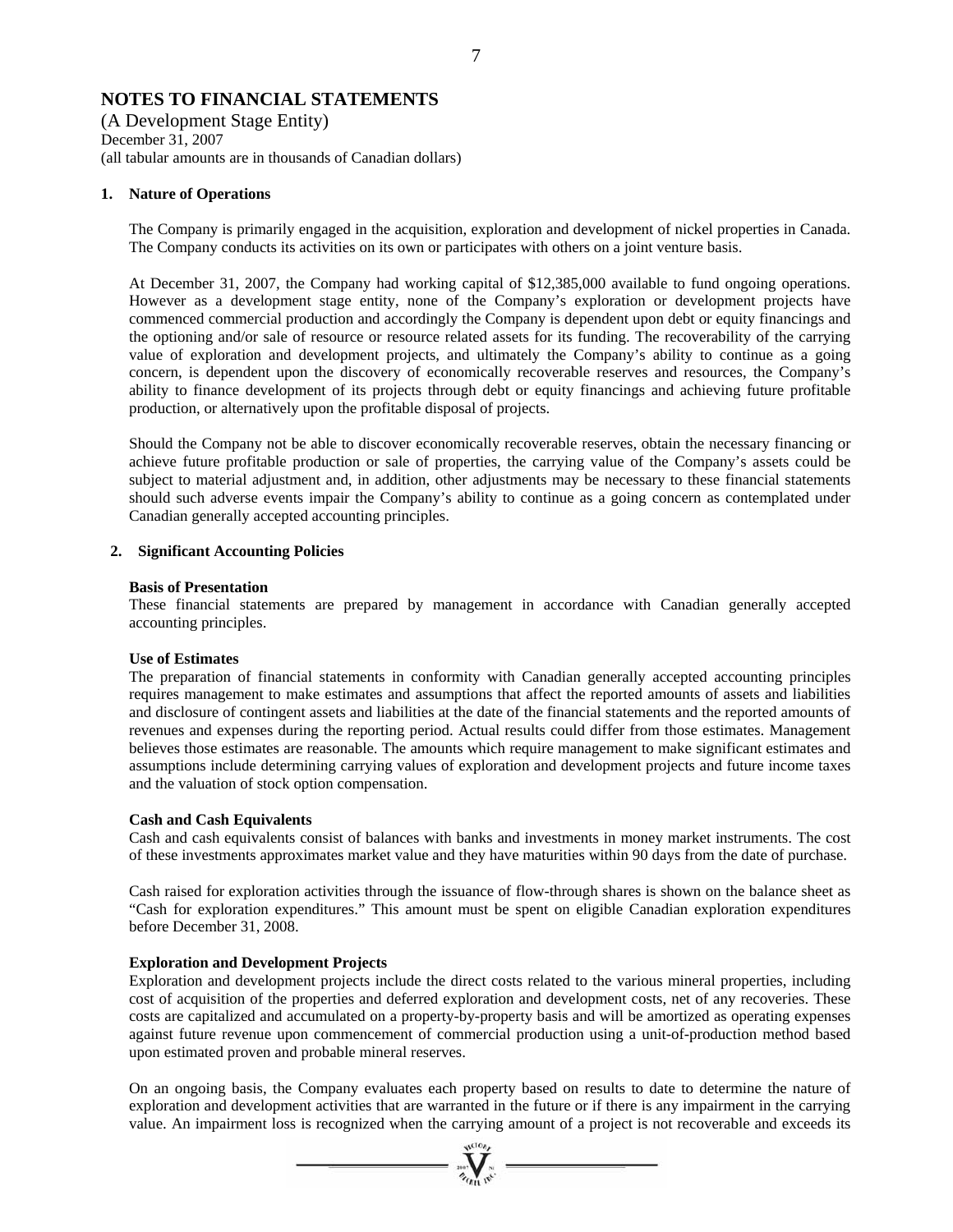8

fair value. Fair value is normally determined using the discounted value of future net cash flows. Where estimates of future net cash flows are not available, management's assessment of the properties' estimated fair value is based on exploration results to date, a review of comparable transactions and a consideration of historic costs.

The carrying values of exploration and development projects represent unamortized net costs incurred to date and do not necessarily reflect present or future values. The recoverability of these amounts is dependent upon the existence of economically recoverable reserves, upon the Company's ability to obtain the necessary financing to complete the development and upon future profitable production and/or sale.

#### **Asset Retirement Obligations**

The fair value of liabilities for asset retirement obligations will be recognized in the period in which they are incurred and the fair value can be reasonably estimated. Currently there are no asset retirement obligations recognized. However, as the development of any project progresses, the Company will assess whether an asset retirement obligation liability ("ARO") has arisen. At the point where such a liability arises and can be estimated, the financial statement adjustment required will be to increase the project's carrying value and ARO obligation by the discounted value of the total liability. Thereafter, the Company will be required to record a charge to income each year to accrete the discounted ARO obligation amount to the final expected liability.

#### **Stock-Based Compensation Plans**

#### *Stock Option Plan*

The Company has a stock option plan which is described in Note 6. All stock-based awards made to employees and non-employees are measured and recognized at the date of grant using a fair value-based method to calculate compensation expense. Compensation expense is charged to income over the vesting period of the options or service period, whichever is shorter.

#### *Share Incentive Plan*

The Company has a share incentive plan (the "Share Incentive Plan"), which includes both a share purchase plan (the "Share Purchase Plan") and a share bonus plan (the "Share Bonus Plan"). The Share Incentive Plan is administered by the Directors of the Company. The Share Incentive Plan provides that eligible persons thereunder include Directors, senior officers and employees of the Company and its designated affiliates and consultants who are primarily responsible for the management and profitable growth of the business.

The Share Incentive Plan is described in Note 6. The Company uses the fair value method of accounting for, and to recognize as compensation expense, its stock-based compensation for employees. Shares issued under the Share Incentive Plan are valued based on to the quoted market price on the date of the award. This amount is expensed over the vesting period.

#### **Flow-Through Shares**

The Company has financed a portion of its exploration and development activities through the issue of flowthrough shares. Under the terms of these share issues, the tax attributes of the related expenditures are renounced to subscribers. When the renunciation is made, the value of the renunciation is recorded as a liability and charged against share capital. Where the Company has a valuation allowance which reduces future income tax assets, the valuation allowance is reduced and an income tax recovery is recorded in the statement of operations.

#### **Revenue Recognition**

Revenue is principally composed of interest income and gain on marketable securities. Other income, including interest income, is recognized on an accrual basis; marketable securities are accounted for as described under "New Accounting Policies" below.

#### **Income Taxes**

The Company accounts for income taxes using the asset and liability method. Under this method of tax allocation, future income tax assets and liabilities are determined based on differences between the financial statement carrying values and their respective income tax bases (temporary differences). Future income tax assets and liabilities are measured using the tax rates expected to be in effect when the temporary differences are likely to reverse. The effect on future income tax assets and liabilities of a change in tax rates enacted is included in operations in the period in which the change is enacted or substantively enacted. The amount of future income tax assets recognized is limited to the amount that is more likely than not to be realized.

#### **Loss Per Share**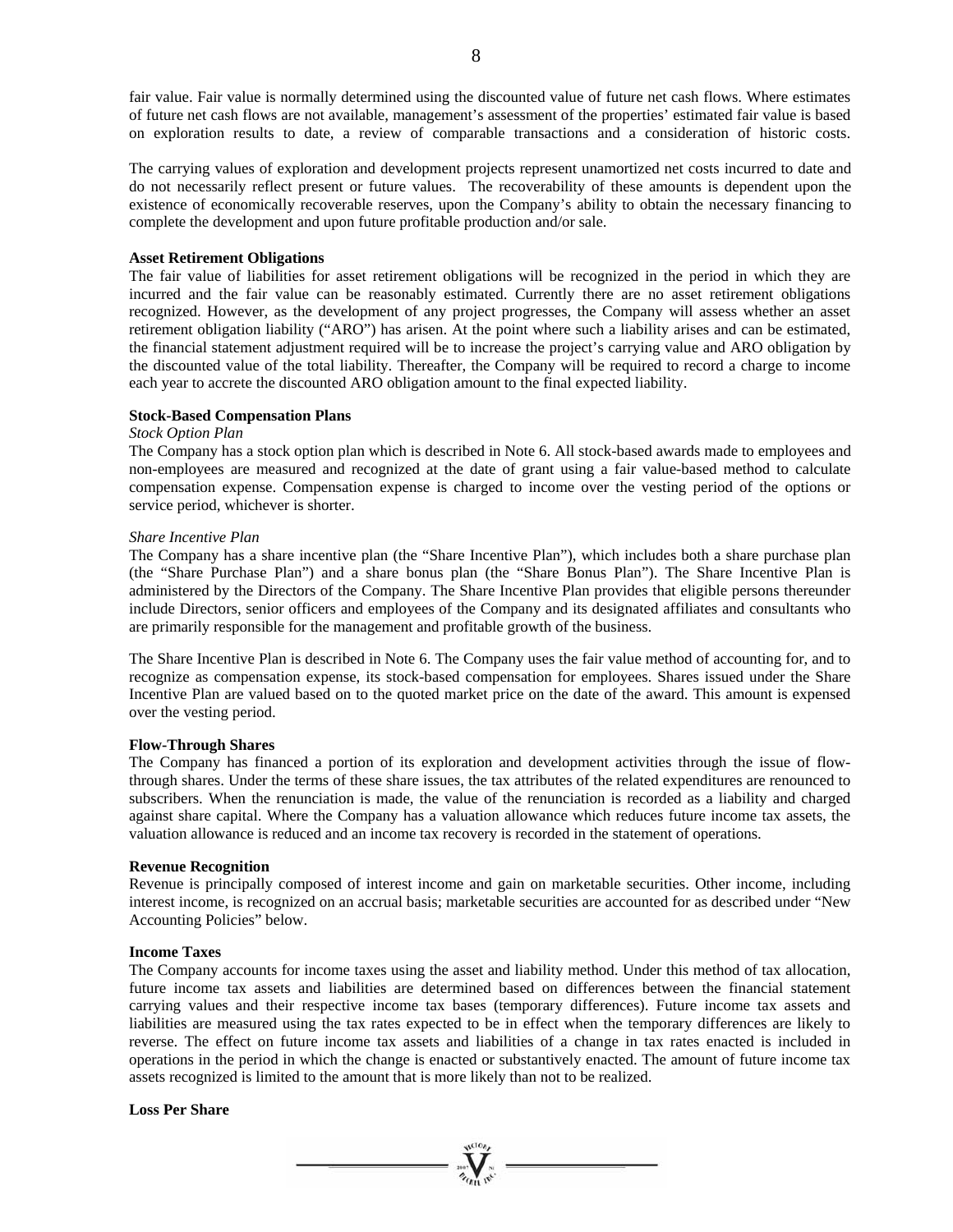The Company uses the treasury stock method in determining the diluted loss per share. The diluted loss per share data assumes the exercise of all outstanding warrants and options except when the assumed exercise is anti-dilutive. Loss per share amounts are calculated using the weighted average number of common shares outstanding during the period.

#### **New Accounting Policies**

Upon inception, February 1, 2007, the Company adopted new accounting recommendations from the Canadian Institute of Chartered Accountants (CICA), Handbook Section 1506 – "Accounting Changes," Section 1530 – "Comprehensive Income," Section 3855 – "Financial Instruments - Recognition and Measurement," Section 3861 – "Financial Instruments Presentation and Disclosure," and Section 3865 – "Hedges."

Section 1506 allows for voluntary changes in accounting policy only when they result in the financial statements providing reliable and more relevant information. Implementation of the standard requires changes in accounting policy to be applied retrospectively unless doing so is impracticable, requires prior period errors to be corrected retrospectively and calls for enhanced disclosures about the effects of the changes in accounting policies, estimates and errors on the financial statements. The impact that the adoption of Section 1506 will have on the Company's results of operations and financial condition will depend on the nature of future accounting changes.

Section 1530 establishes standards for reporting and presenting a comprehensive income statement.

Section 3855 requires all financial assets and financial liabilities to be classified as one of five categories. Financial assets are to be classified as either held for trading, available for sale, held to maturity or loans and receivables. Financial liabilities are to be classified as either held for trading or other financial liabilities. All financial assets and financial liabilities are to be carried at fair value on the balance sheet, except held to maturity, loans and receivables and other financial liabilities, which are carried at amortized cost.

Subsequent accounting for changes in fair value will depend on initial classification. Realized and unrealized gains and losses on financial assets and liabilities that are held for trading will continue to be recorded in the statement of operations. Unrealized gains and losses on financial assets that are held as available for sale are to be recorded in other comprehensive income until realized, at which time they will be recorded in the statement of operations.

Section 3865 specifies the criteria that must be satisfied in order for hedge accounting to be applied and the accounting for each of the permitted hedging strategies: fair value hedges, cash flow hedges and hedges of foreign currency exposures of net investments in self sustaining foreign operations. Currently the Company is not involved in any hedging activities.

As a result of the adoption of these new standards, the Company has classified its cash and cash equivalents, cash for exploration expenditures and marketable securities as held for trading for accounting purposes, which are measured on the balance sheet at fair value. Accounts payable and accrued liabilities along with amounts due to Nuinsco Resources Limited ("Nuinsco") are measured at amortized cost, and are classified as other financial liabilities.

#### **New Accounting Policies Not Yet In Effect**

On December 1, 2006, the CICA issued three new accounting standards: Handbook Section 1535, "Capital Disclosures," Handbook Section 3862, "Financial Instruments – Disclosures," and Handbook Section 3863, "Financial Instruments – Presentation." These standards are effective for interim and annual financial statements for the Company's reporting period beginning on January 1, 2008.

Section 1535 specifies the disclosure of (i) an entity's objectives, policies and processes for managing capital; (ii) quantitative data about what the entity regards as capital; (iii) whether the entity has complied with any capital requirements; and, (iv) if it has not complied, the consequences of such non-compliance.

The new Sections 3862 and 3863 replace Handbook Section 3861, "Financial Instruments – Disclosure and Presentation," revising and enhancing its disclosure requirements and carrying forward, unchanged, its presentation requirements. These new sections place increased emphasis on disclosures about the nature and extent of risks arising from financial instruments and how the entity manages those risks.

The Company is currently assessing the impact of these new accounting standards on its financial statements.

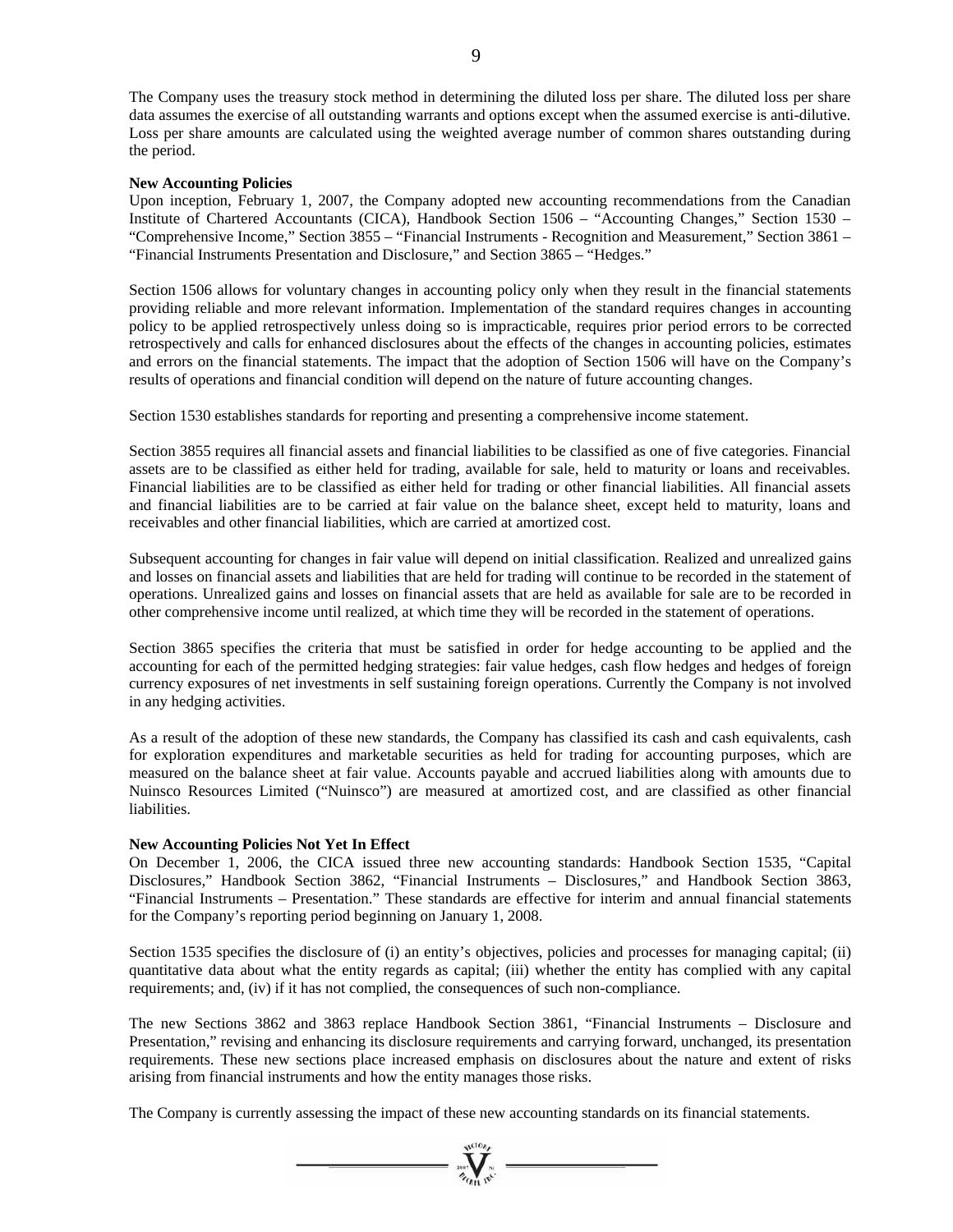#### **3. Corporate Reorganization and Formation of the Company**

Pursuant to a Plan of Arrangement which became effective February 1, 2007, the Company was formed upon the amalgamation of two predecessor companies incorporated in December, 2006 for the purpose of carrying out the Plan of Arrangement. Upon completion of the amalgamation and pursuant to the Plan of Arrangement, the Company completed a series of transactions which resulted in the following acquisitions:

- (a) three mineral resource properties, namely the Minago and Mel sulphide nickel projects on the Thompson Nickel Belt in Manitoba and the Lac Rocher sulphide nickel project in Quebec (collectively the "Nickel Properties"), from Nuinsco. These properties were recorded at their carrying values in the accounts of Nuinsco of \$5,800,746, net of related accounts payable of \$527,871;
- (a) exploration advances to the Company's joint venture partner managing the Mel project of \$448,428; and
- (a) cash of \$12,667,740

in exchange for the issuance of 154,003,146 common shares of the Company.

The terms of the Plan of Arrangement resulted in Nuinsco initially owning 25% of the Company's common shares and 75% being distributed to Nuinsco's shareholders. Accordingly Nuinsco's shareholders continued to own 100% of the transferred assets by virtue of their direct holdings of the Company's shares and their indirect ownership interest through their Nuinsco share ownership. As a consequence, this related party transaction was recorded by the Company at Nuinsco's recorded carrying values of the Nickel Properties transferred and the cash received.

The cash transferred from Nuinsco to the Company was the amount of the net proceeds of \$14,045,317 received by Nuinsco in a December, 2006 private placement, less the aggregate of \$929,149 expended by Nuinsco on the transferred Nickel Properties from the date of the private placement to February 1, 2007, the effective date of the Plan of Arrangement and exploration advances at as February 1, 2007 amounting to \$448,428. The latter amount represents cash advanced to CVRD Inco Limited (now Vale Inco Limited), the Company's joint venture partner on the Mel project, in excess of exploration costs incurred.

In addition, the Company was responsible for all costs relating to the Plan of Arrangement. The total of such costs has been treated as a capital transaction and shown as a reduction in share capital.

| A summary of net assets acquired is as follows: |  |
|-------------------------------------------------|--|
|-------------------------------------------------|--|

| Cash (net of out-of-pocket costs incurred to complete the Plan of Arrangement<br>of \$762,062) |             | \$<br>11,905,678 |
|------------------------------------------------------------------------------------------------|-------------|------------------|
| <b>Nickel Properties</b>                                                                       |             |                  |
| Exploration Advances – Mel                                                                     |             | 448, 428         |
| <b>Exploration and Development Projects</b>                                                    |             |                  |
| Minago                                                                                         | \$2,976,125 |                  |
| Mel                                                                                            | 706,311     |                  |
| Lac Rocher                                                                                     | 2,118,310   | 5,800,746        |
| <b>Total Assets</b>                                                                            |             | 18,154,852       |
| Less Liabilities:                                                                              |             |                  |
| <b>Accounts Payable</b>                                                                        |             | (527, 871)       |
| Future Income Taxes <sup>(1)</sup>                                                             |             | (1,914,000)      |
| Net Assets Acquired                                                                            |             | 15,712,981       |
|                                                                                                |             |                  |

(1) The future income taxes result from the fact that, pursuant to the tax elections filed as part of the Plan of Arrangement, the cost bases for tax purposes of the nickel assets is nil, versus a net carrying value on acquisition of \$5,800,746.

#### **4. Exploration Advances**

The Company's Mel sulphide nickel project is managed by Vale Inco Limited. Cash advanced to Vale Inco Limited in excess of exploration costs incurred totaled \$280,075 as at December 31, 2007.

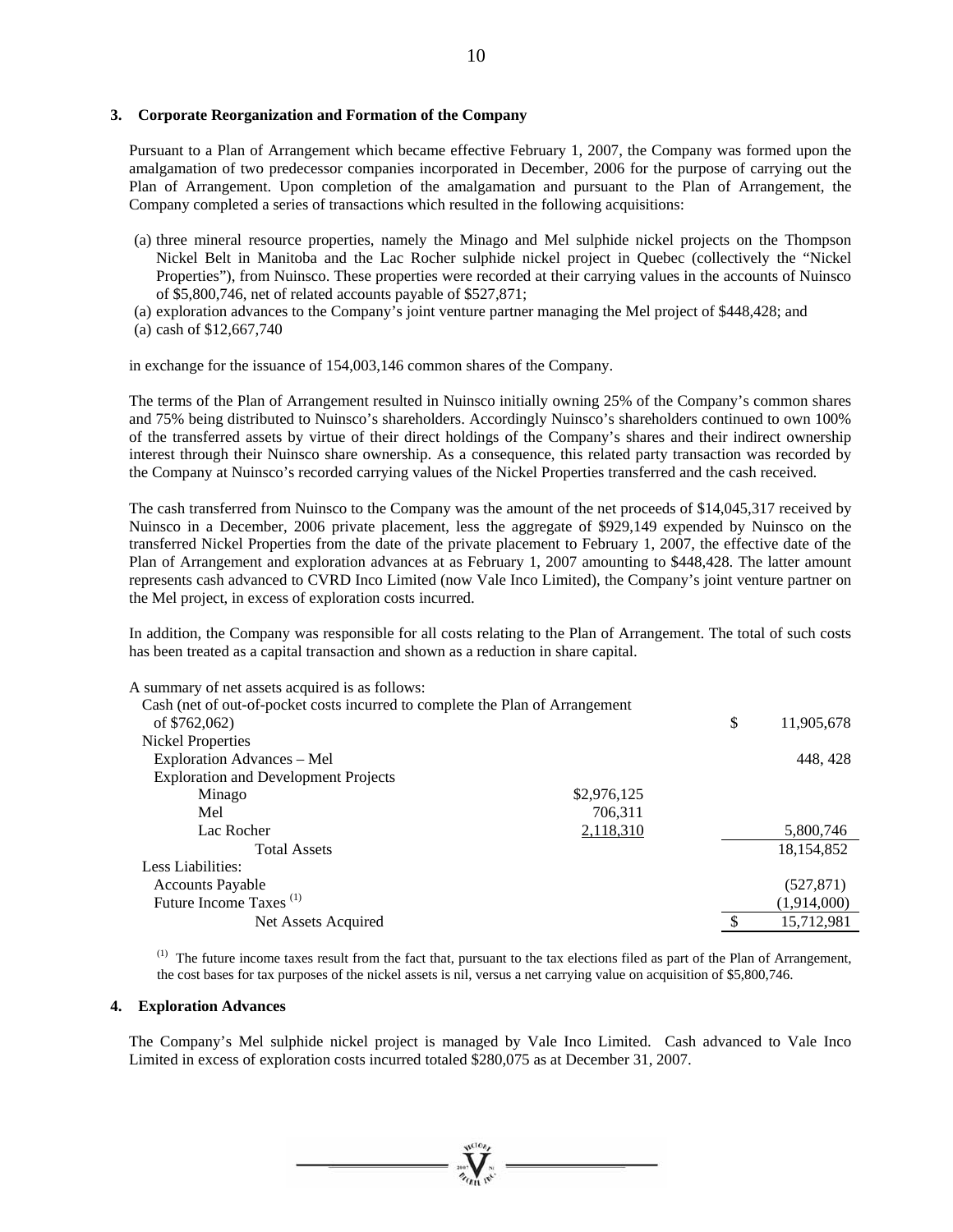#### **5. Exploration and Development Projects**

 Cumulative costs relative to the acquisition of mineral properties, and deferred exploration and development expenditures, have been incurred on the following projects:

|              | <b>Acquired on Formation of the</b><br>Company |       | <b>Current Expenditures</b> |       | <b>Balance December 31, 2007</b> |        |
|--------------|------------------------------------------------|-------|-----------------------------|-------|----------------------------------|--------|
| Lac Rocher   | (Note 3)                                       | 2,118 | \$                          | 1,196 |                                  | 3,314  |
| Mel $^{(1)}$ |                                                | 706   |                             | 1,452 |                                  | 2,158  |
| Minago       |                                                | 2.976 |                             | 7.314 |                                  | 10,290 |
|              | S                                              | 5,800 | \$.                         | 9,962 |                                  | 15,762 |

(1)The expenditures on the Mel project in the current period include \$448,428 funded from exploration advances on deposit with Vale Inco Limited and transferred to the Company on formation, February 1, 2007 (see Note 3)

#### **Lac Rocher**

The Lac Rocher project, which is 100% owned, is located in northwestern Quebec, 140 kilometres northeast of Matagami. The project is subject to a royalty of \$0.50 per ton on any ores mined and milled from the property; any revenues from this project are also subject to a 2% NSR.

In 2007, the Company began environmental work in support of permitting the Lac Rocher deposit in order to carry out its plan to extract and direct ship mineralized material to an offsite mill for processing. A 12-hole, 1,500 metre drill program was completed to test for extensions to the nickel sulphide mineralization and to provide metallurgical samples for the Preliminary Economic Evaluation (PEA) of the near-term production and cash generation potential of the project.

Metallurgical testing of the massive sulphide mineralization from the deposit was completed in December, 2007. In February, 2008, the Company announced the results from metallurgical testing of the disseminated sulphide zone. These test results will be incorporated into the PEA, completion of which is expected in the second quarter of 2008. The Company is targeting production to begin at Lac Rocher prior to the end of 2008.

#### **Mel**

Effective August 27, 1999, Nuinsco Resources entered into an agreement (the "Agreement") with Inco Limited (predecessor to CVRD Inco Limited, now Vale Inco Limited ("Vale Inco")) for the exploration and development of Vale Inco's Mel properties (the "Mel Properties") located in the Thompson area of northern Manitoba. Pursuant to the Agreement, sufficient expenditures have been incurred to earn a 100% interest in the Mel Properties, and in 2007 the Company exercised its option to acquire such interest. Vale Inco has the right to earn back a 51% interest by incurring expenditures of \$6,000,000 over a four-year period. Vale Inco has not yet notified the Company if it intends to exercise this back-in right.

Under the Agreement, Vale Inco has a contractual obligation to mill ore mined from the Mel deposit at its cash cost plus 5% (provided that the product meets Vale Inco specifications and that Vale Inco has sufficient mill capacity). The Company has the option to manage the development and operation of any mines developed on the Mel Properties.

#### **Minago**

At December 31, 2007, the 100%-owned Minago project (which is subject to a graduated NSR, up to 3% if nickel prices exceed US\$6.00 per pound), covered 14,496 hectares on Manitoba's Thompson Nickel Belt incorporating the Nose Deposit, which is the area containing the entire current resource, and the North Limb, a zone of mineralization with a known strike length of 1.5 kilometres located to the north of the Nose Deposit.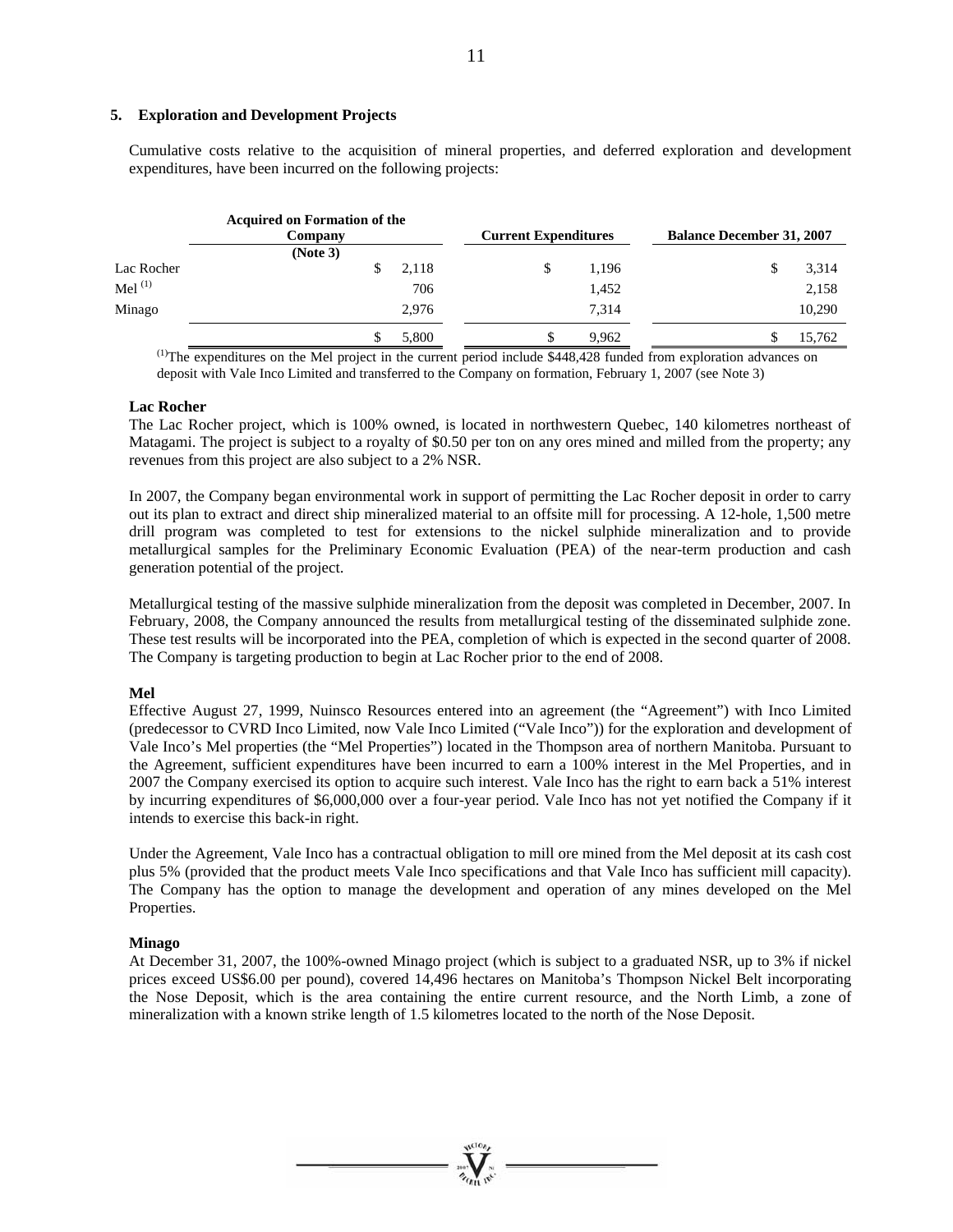During 2006 substantial work, including drilling and metallurgical testing, was completed and incorporated into the PEA of the Minago Project completed in November, 2006. Due to the positive outcome of the PEA and continued strong pricing for nickel and other by-products, the Company engaged an engineering firm to proceed with a definitive feasibility study. This study began in early 2007, and is expected to be completed before the end of 2008.

#### **6. Shareholders' Equity**

#### *Share Capital*

#### Authorized:

The Company is authorized to issue an unlimited number of common shares.

Issued and Outstanding:

|                                                                         | Number of<br><b>Shares</b> |  | Amount |
|-------------------------------------------------------------------------|----------------------------|--|--------|
| Issued on formation of Company pursuant to Plan of Arrangement (Note 3) | 154,003,146                |  | 15,713 |
| Issued in private placement (a)                                         | 16,428,571                 |  | 10,694 |
| Issued under the Share Bonus Plan (b)                                   | 232,650                    |  | 109    |
| Warrants exercised (c)                                                  | 5,502,514                  |  | 847    |
| Options exercised (d)                                                   | 475,000                    |  | 243    |
| Balance – December 31, 2007                                             | 176,641,881                |  | 27,606 |

- (a) In March, 2007, the Company issued 16,428,571 flow-through shares at \$0.70 per share for gross proceeds of \$11,500,000, before costs of issue of \$805,463.
- (b) During the period, 232,650 common shares were issued to employees and consultants as discretionary bonuses and were valued at \$108,763 (see commitment to issue shares below).
- (c) During the period, 5,502,514 common shares were issued upon the exercise of warrants for proceeds of \$846,900 (see commitment to issue shares below).
- (d) During the period, 475,000 common shares were issued upon the exercise of options for proceeds of \$209,329 plus the carrying value of the options exercised of \$33,400.

#### *Stock Options*

The Company has a stock option plan (the "Plan) to encourage ownership of its shares by Directors, officers, employees and others, and to provide compensation for certain services. The terms of the Plan provide that the Directors have the right to grant options to acquire common shares of the Company at not less than the closing market price of the shares on the day preceding the grant at terms of up to 10 years. No compensation is recognized when options are exercised. The number of shares reserved for issuance is not to exceed 15% of the aggregate number of common shares issued and outstanding (calculated on a non-diluted basis) from time to time. At December 31, 2007, the Company had 13,111,282 common shares available for granting of future options.

A summary of options outstanding is as follows:

|                                             | Number of<br><b>Options</b> | <b>Weighted Average</b><br><b>Exercise Price</b> |
|---------------------------------------------|-----------------------------|--------------------------------------------------|
| Options is suable on the                    |                             |                                                  |
| exchange of options of                      |                             |                                                  |
| Nuinsco pursuant to the Plan                |                             |                                                  |
| of Arrangement                              | 9,187,500                   | 0.19                                             |
| Options granted during period               | 4,922,500                   | 0.61                                             |
| Options exercised                           | (475,000)                   | 0.44                                             |
| Options forfeited and expired during period | (250,000)                   | 0.64                                             |
| Outstanding, December 31, 2007              | 13,385,000                  | 0.32                                             |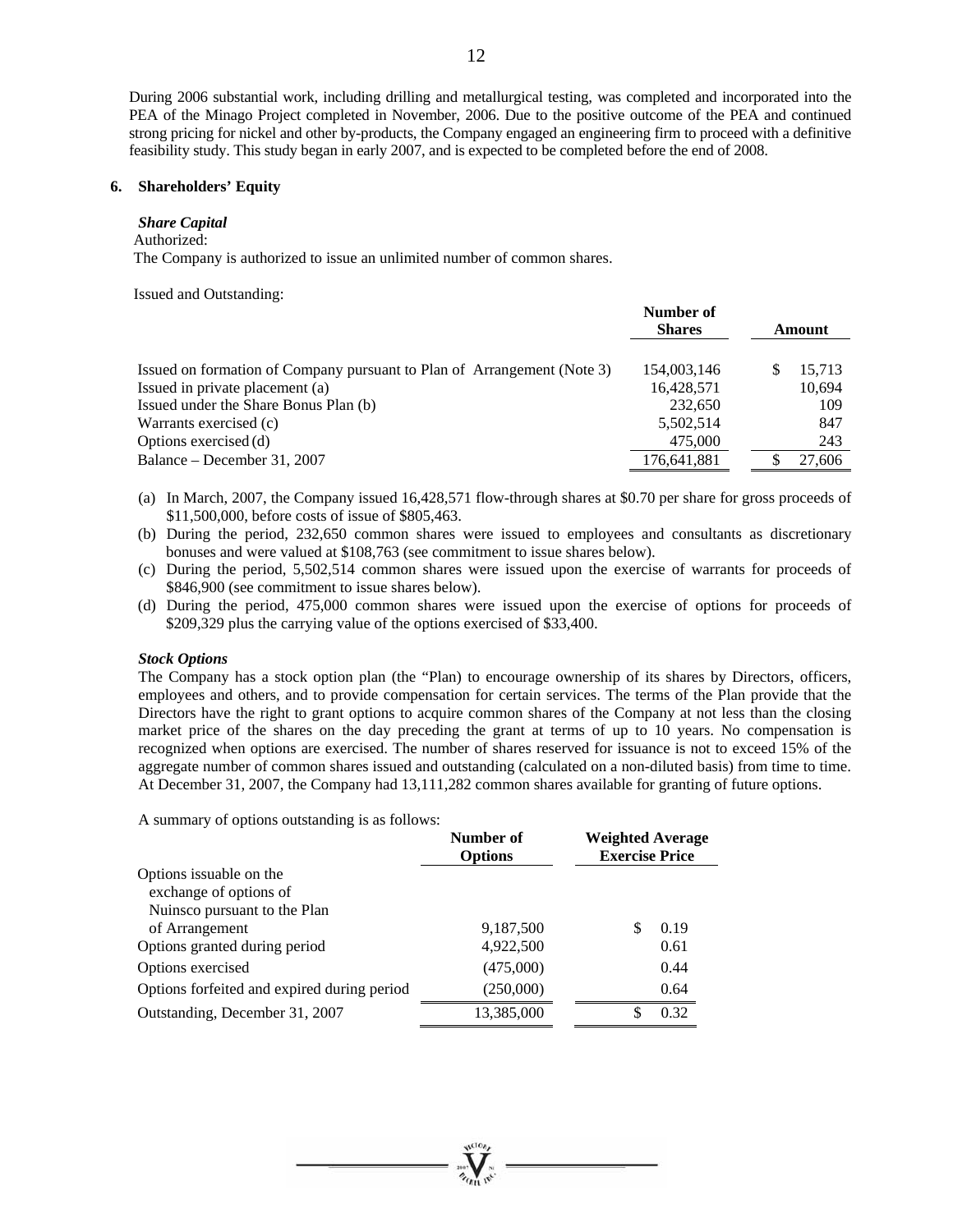In total, 4,922,500 options were granted during the period at a weighted average exercise price of \$0.61 per share. The weighted average grant date fair value of options granted during the period was \$0.32. The granting and vesting of 4,922,500 options resulted in compensation expense totaling \$1,368,924. The value assigned to options was calculated using the Black-Scholes option-pricing model, with the following assumptions:

| Dividend yield                          |               |
|-----------------------------------------|---------------|
| Expected volatility                     | 75%           |
| Risk free interest rate                 | 4.5%          |
| Expected option term $-$ years          |               |
| Fair value per share of options granted | $0.26 - 0.43$ |

Of the 13,385,000 options outstanding at December 31, 2007, 1,067,500 are subject to vesting in the next fiscal year. The aggregate fair value of these unvested options not yet charged to operations is \$127,689. The weighted average exercise price of fully-vested options at December 31, 2007 was \$0.29.

The following table summarizes information about the stock options outstanding at December 31, 2007:

| <b>Range of Exercise</b><br><b>Prices</b> | <b>Options Outstanding</b>                                                                                           | Years to Expiry <sup>1</sup> | <b>Exercise Price</b> <sup>1</sup> |
|-------------------------------------------|----------------------------------------------------------------------------------------------------------------------|------------------------------|------------------------------------|
| $$0.09 - $0.19$                           | 6,131,250                                                                                                            | 3.52                         | \$0.13                             |
| $$0.21 - $0.27$                           | 2,343,750                                                                                                            | 5.02                         | \$0.23                             |
| $$0.29 - $0.46$                           | 375,000                                                                                                              | 3.24                         | \$0.44                             |
| \$0.50-\$0.82                             | 4,535,000                                                                                                            | 4.40                         | \$0.62                             |
| $$0.09 - $0.82$                           | 13,385,000                                                                                                           | 4.07                         | \$0.32                             |
|                                           | <sup>1</sup> In this table, "Years to Expiry" and "Exercise Price" have been calculated on a weighted average basis. |                              |                                    |

Pursuant to the Plan of Arrangement, holders of 12,250,000 options of Nuinsco converted their options into 12,250,000 new Nuinsco options and 9,187,500 options of the Company with an average exercise price of \$0.19 per share.

The issuance of the 9,187,500 options under the Plan of Arrangement has been treated as a modification of the respective original Nuinsco awards and the new option grants were made in accordance with the provisions of the Plan of Arrangement. The exercise prices were determined based on the intrinsic values immediately before the effective date of the Plan of Arrangement and the relative fair value of the net assets transferred to the Company and the fair value of all property, net of liabilities, of Nuinsco prior to the spinoff. The strike prices were calculated so that the total intrinsic value immediately prior to and after the effective date remained unchanged. The vesting periods and the contractual terms were determined based on the vesting periods and contractual terms of each award being modified and in no case did the contractual term exceed 10 years from the grant date. Since these awards were a modification of existing Nuinsco awards under the anti-dilution provisions of its stock option plan, the Company has not recognized an expense pursuant to the issuance of these options.

#### *Commitment to Issue Shares*

Pursuant to the Plan of Arrangement, the Company was committed to issue common shares of the Company to holders of Nuinsco warrants as of February 1, 2007, the effective date of the Plan of Arrangement, upon the exercise of such warrants.

Each outstanding Nuinsco warrant entitled the holder to receive upon exercise, the number of new Nuinsco common shares and the number of common shares of the Company that such holder would have received under the Plan of Arrangement if such warrant had been exercised immediately before the Plan of Arrangement became effective. The aggregate exercise price of the Nuinsco warrant was unchanged, with the Company receiving 41.25% of the proceeds.

During the period, 5,502,514 common shares were issued pursuant to this arrangement for proceeds of \$846,900. Also pursuant to the Plan of Arrangement, the Company was committed to issue 232,650 common shares to employees and consultants as discretionary bonuses pursuant to Nuinsco's Share Bonus Plan with respect to bonus share entitlements granted in December, 2006 and which vested in 2007. During the period, 232,650 common shares were issued pursuant to this arrangement with a value of \$108,763.

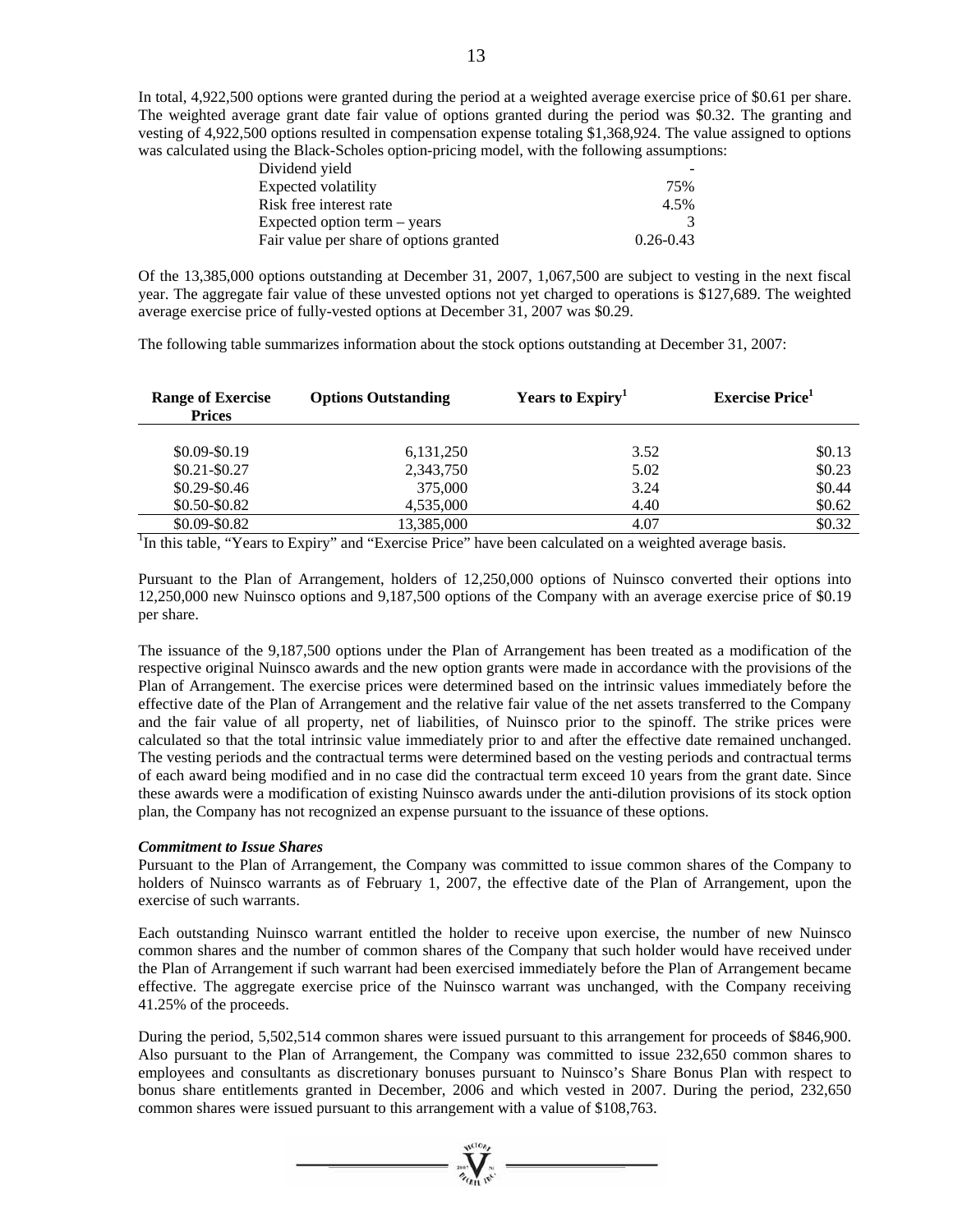These are no remaining commitments to issue shares pursuant to the Plan of Arrangement.

#### *Warrants*

During the period, 150,000 warrants were issued to a third party for services rendered. The warrants have an exercise price of \$0.48 per share, and expire in June, 2009. The warrants were valued at \$25,352 using a fair value based method. No other warrants are outstanding as at December 31, 2007.

#### *Share Incentive Plan:*

The Company has a share incentive plan ("Share Incentive Plan") which includes both a share purchase plan (the "Share Purchase Plan") and a share bonus plan (the "Share Bonus Plan").

The purpose of the Share Incentive Plan is to encourage ownership of the common shares by Directors, senior officers and employees of the Company and its designated affiliates and consultants who are primarily responsible for the management and profitable growth of its business, to advance the interests of the Company by providing additional incentive for superior performance by such persons and to enable the Company and its designated affiliates to attract and retain valued Directors, officers, employees and consultants.

Under the Share Purchase Plan, eligible Directors, senior officers and employees of the Company and its designated affiliates and consultants can contribute up to 10% of their annual basic salary before deductions to purchase common shares. The Company matches each participant's contribution. The purchase price per common share is the volume weighted-average of the trading prices of the common shares on the Toronto Stock Exchange for the calendar quarter in respect of which the common shares are issued. Common shares acquired are held in safekeeping and delivered to employees as soon as practicable following March 31, June 30, September 30 and December 31 in each calendar year. No common shares have yet been issued pursuant to the Share Purchase Plan. The maximum number of common shares issuable under the Share Purchase Plan is the lesser of: (i) that number of common shares that can be purchased with a dollar amount equal to 20% of the gross annual salary of the Participants (as defined in the Share Incentive Plan); and (ii) 1% of the aggregate number of issued and outstanding common shares (calculated on a non-diluted basis) from time to time.

The Share Bonus Plan permits common shares to be issued as a discretionary bonus to eligible Directors, senior officers and employees of the Company and its designated affiliates, and consultants from time to time. For the period ended December 31, 2007, 232,650 shares were issued under the Share Bonus Plan. The maximum number common shares issuable under the Share Bonus Plan is the lesser of: (i) 2,000,000 common shares; and (ii) 2% of the aggregated number of issued and outstanding common shares; and (ii) 2% of the aggregated number of issued outstanding common shares (calculated on a non-diluted basis) from time to time.

Entitlements to 196,125 common shares were granted under the Share Bonus Plan effective December 31, 2007. The entitlement to the shares vests over the following nine months as to one-third in each fiscal quarter. The individuals awarded the right to receive shares have no rights of ownership associated with the shares until the shares have vested and are actually issued. The fair value of the 196,125 common shares granted under the Share Bonus Plan was determined based on the quoted market price of the shares on the date of grant (\$0.50 per share) for an aggregated fair value of \$98,063 which will be charged to income over the vesting period.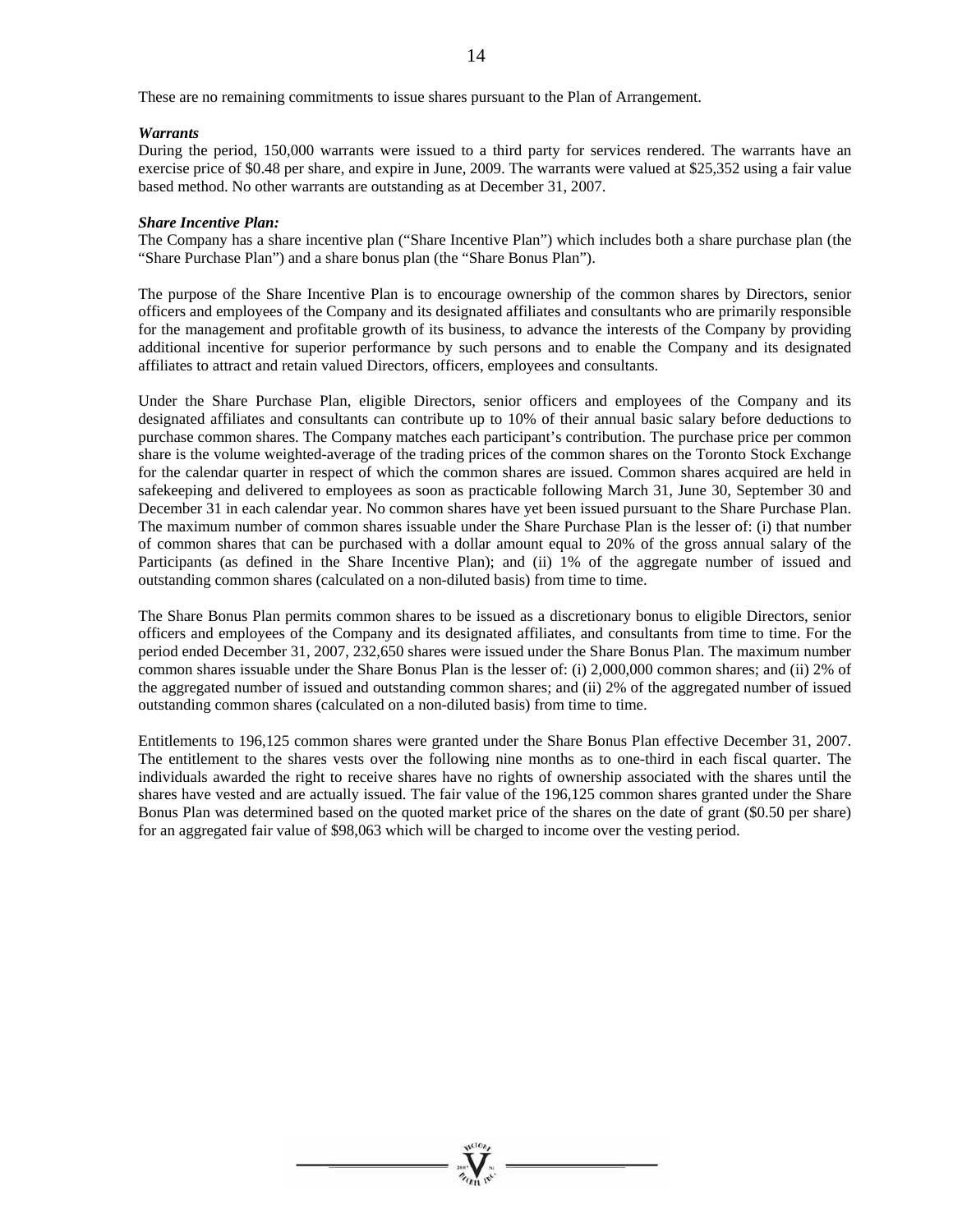#### **7. Income Taxes**

The income tax recovery differs from the amount computed by applying statutory federal and provincial income tax rates for the period from inception to December 31, 2007 (36.12%), to the loss before income taxes. The differences are summarized as follows:

| Current income taxes                                  |             |
|-------------------------------------------------------|-------------|
| Statutory rate applied to loss before income taxes    | \$<br>(883) |
| Non-deductible items, net                             | 539         |
| Share issue costs                                     | (60)        |
| Benefit of current period loss not recognized         | 404         |
| Current income tax recovery                           |             |
| Future income taxes                                   |             |
| Share issue and Plan of Arrangement costs             | (358)       |
| Benefit of future tax losses at expected future rates | (325)       |
| Valuation allowance                                   | 683         |
| Changes in enacted tax rate                           | (225)       |
| Future income tax recovery                            | (225)       |

The future income tax recovery in the current period represents the impact of tax rate reductions enacted in December, 2007 on the future income tax liability recognized on formation (see Note 3).

Significant components of the Company's future income tax assets and liabilities, after applying enacted corporate income tax rates, are as follows:

| Future income tax assets                        |       |  |
|-------------------------------------------------|-------|--|
| Share issue costs and eligible capital property | 358   |  |
| Net tax losses carried forward                  | 325   |  |
| Valuation allowance                             | (683) |  |
| Total future income tax assets                  |       |  |
| Future tax liabilities                          |       |  |
| Exploration and development properties          | .689  |  |

Net future income tax liability  $\qquad \qquad$  1,689

Non-capital losses of \$1,122,328 expire in 2028. No income tax recoveries have been recorded with respect to the non-capital losses or other tax assets as it cannot be determined at this time whether it is more likely than not that the benefit associated with these losses and costs will be realized prior to their expiry.

#### **8. Related Party Transactions**

Related party transactions not described elsewhere in these financial statements include the following:

- a. The Company shares management, administrative assistance and facilities with Nuinsco (which, by virtue of its approximate 22% ownership interest has the ability to exercise significant influence over the Company) pursuant to a management agreement. The costs payable by the Company are equal to the cost to Nuinsco of such services plus 10 per cent. The management agreement has an initial term of 24 months commencing February 1, 2007 and is terminable thereafter by Nuinsco upon 90 days notice and by the Company upon 180 days notice. Costs charged to the Company in the period ended December 31, 2007 totalled \$808,759 and have been included in general and administrative expenses. In addition, project-related costs aggregating \$463,491 have been charged to the Company by Nuinsco during the period and are included in exploration and development costs on the balance sheet.
- b. Amounts due to Nuinsco are unsecured, non-interest bearing and due on demand.
- c. Included in accounts payable and accrued liabilities at December 31, 2007 are amounts due to officers and Directors of the Company in the amount of \$64,267. These amounts relate primarily to Directors' fees payable.

 $\sum_{\alpha}$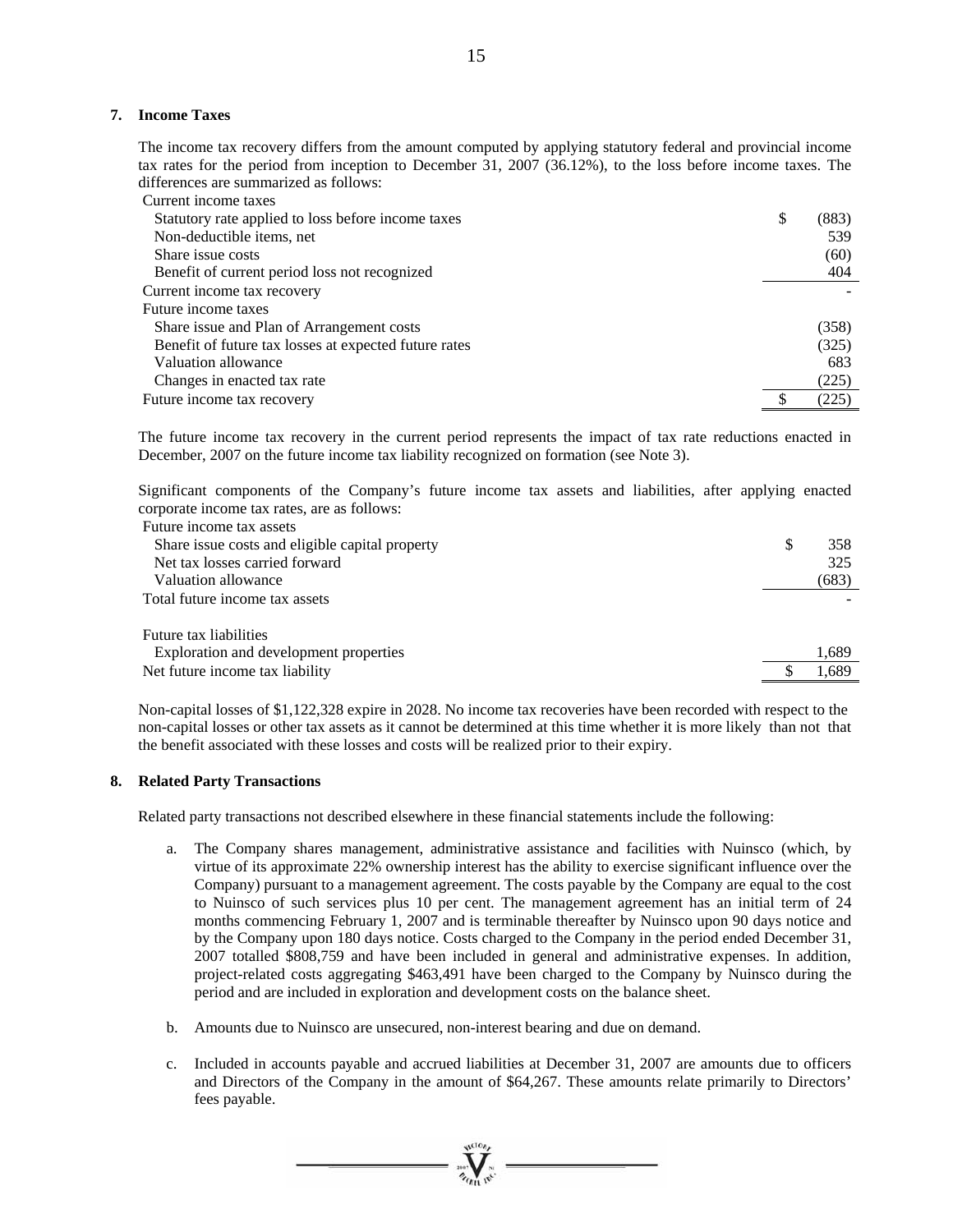d. The Company's Lac Rocher property is subject to a discovery incentive plan (the "DIP") to reward certain Directors and former officers of the Company with a 2% NSR for mines that were discovered on certain properties prior to the expiry of the DIP. The NSR is payable only on revenues earned after recovery of all development costs for any mine on the property. The terms of the DIP provide the Company with a right of first refusal on any proposed disposition of the NSR. In addition, the DIP contains put/call provisions under which the Company may be required to purchase, or may exercise an option to purchase, the NSR at the value of its discounted cash flows, as defined therein. The Lac Rocher property is the only property subject to the DIP. As the Lac Rocher property is not yet in production, no royalties are currently payable.

#### **9. Changes in Non-Cash Working Capital**

Changes in non-cash working capital balances related to operations impacting cash from operations, for the period from inception, February 1, 2007, to December 31, 2007, are as follows:

| Accounts receivable and prepaid expenses | <sup>\$</sup> | (483) |
|------------------------------------------|---------------|-------|
| Accounts payable and accrued liabilities |               | -192  |
| Due to Nuinsco Resources Limited         |               | 158   |
|                                          | -SS           | (133) |

#### **10. Financial Instruments**

The Company's financial instruments include cash and cash equivalents (including cash for exploration), accounts receivable, accounts payable and accrued liabilities and amounts due to Nuinsco. The fair value of these financial instruments approximates their carrying value. The Company is not exposed to significant currency or credit risks arising from these financial instruments. The Company's cash and cash equivalents earn interest at fixed short-term rates of approximately 4.4% at December 31, 2007. None of the Company's other financial investments are interestbearing, and therefore the Company is not exposed to any significant interest rate risk.

#### **11. Subsequent Events**

a) In January, 2008, the Company signed an option agreement with Xstrata Nickel, ("Xstrata"), a business unit of Xstrata Canada Corporation, to acquire a 100% interest in five mineral claims totaling 691 hectares located adjacent to the Company's existing Minago property package ("the Properties").

Under terms of the agreement, the Company will acquire a 100% interest in the Properties through:

- A one-time cash payment of \$150,000 upon signing; and,
- Incurring \$500,000 of expenditures before September 30, 2008.

Once acquired, Victory Nickel's 100% interest in the Properties will be subject to an NSR interest retained by Xstrata, as follows:

- In respect of nickel:
	- o A 2% NSR when the LME three-month nickel price is equal to or greater than US\$13,227 per tonne in that quarter; and,
	- $\circ$  A 1% NSR when the LME three-month nickel price is less than US\$13,227 per tonne in that quarter.
- In respect of other metals, minerals and concentrates:
	- o A 2% NSR.

In the event that the NSR is a 2% royalty, the Company may buy back up to 50% of the NSR royalty interest for a maximum of \$1,000,000. In addition, Xstrata has the right (the "Back-in Right") to earn a 50% interest in the Properties if any resource is discovered that exceeds 500,000,000 pounds of contained nickel in measured and indicated resources. To exercise the Back-in Right, Xstrata must commit to pay direct expenditures or an amount in cash to the Company equal to twice the aggregate of all direct exploration, development and mining expenditures incurred by the Company on the Properties prior to the delivery by Xstrata of the Back-in Right notice.

 $=\mathbf{v}$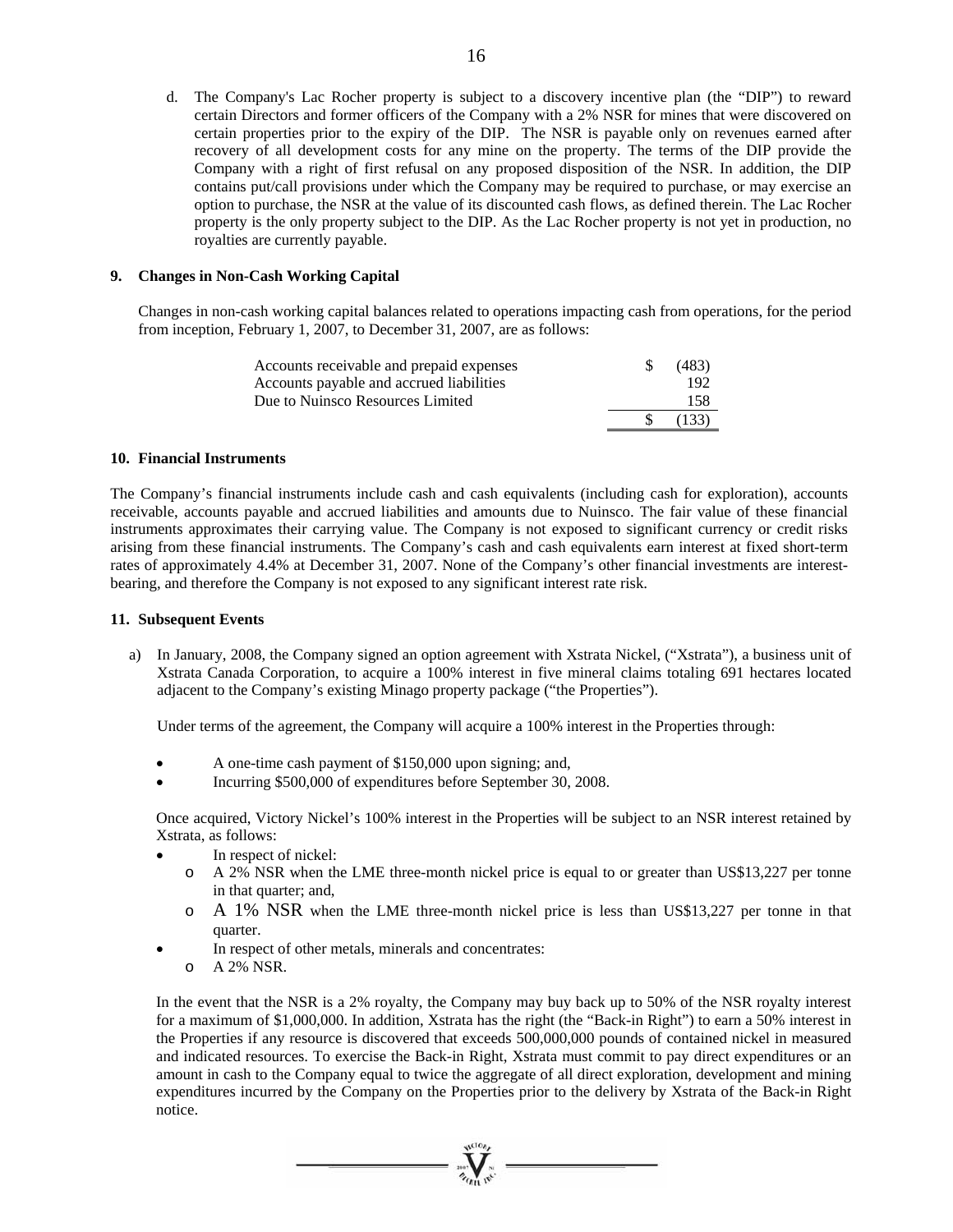b) In March, 2008, the Company privately purchased from a third party 7,500,000 units of Wallbridge Mining Company Limited ("Wallbridge"), a public company, for \$1,913,000. Each unit comprises one common share and one-half of one share purchase warrant. Each warrant entitles the holder thereof to purchase one additional common share of Wallbridge at an exercise price of \$0.80 per share if the warrant is exercised prior to March 26, 2009, or \$1.00 per share if exercised during the period between March 26, 2009 and March 26, 2010. As a consequence of this transaction, the Company holds an approximate 8.4% interest in Wallbridge and, if all of the warrants are exercised, the Company's ownership interest would increase to 12.2% on a partially diluted basis (not including the exercise of any other securities convertible into Wallbridge shares held by any other holder).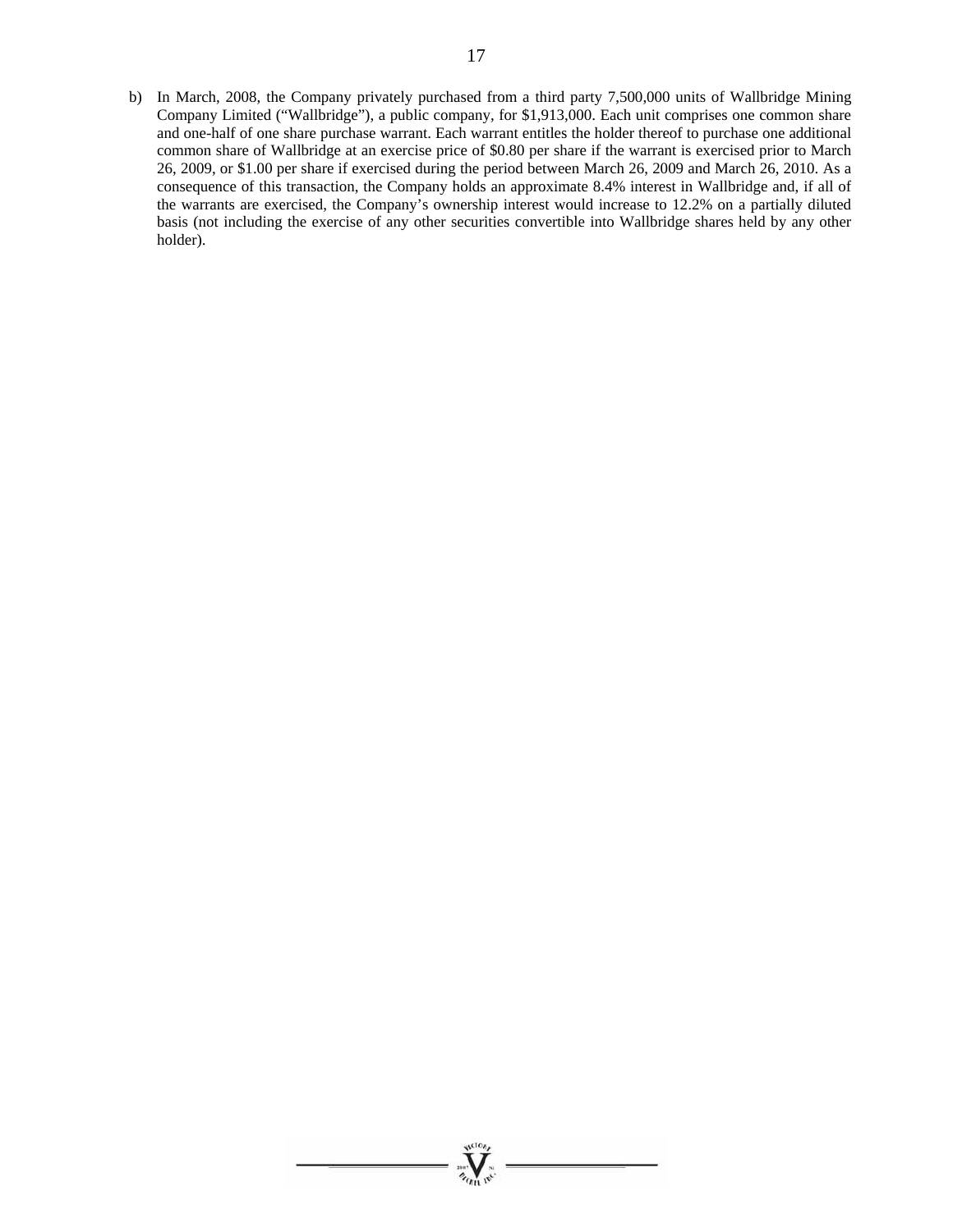

# **VICTORY NICKEL INC.**

# **MANAGEMENT'S DISCUSSION AND ANALYSIS**

## **FOR THE PERIOD FROM INCEPTION, FEBRUARY 1, 2007, TO DECEMBER 31, 2007**

**DATED MARCH 28, 2008**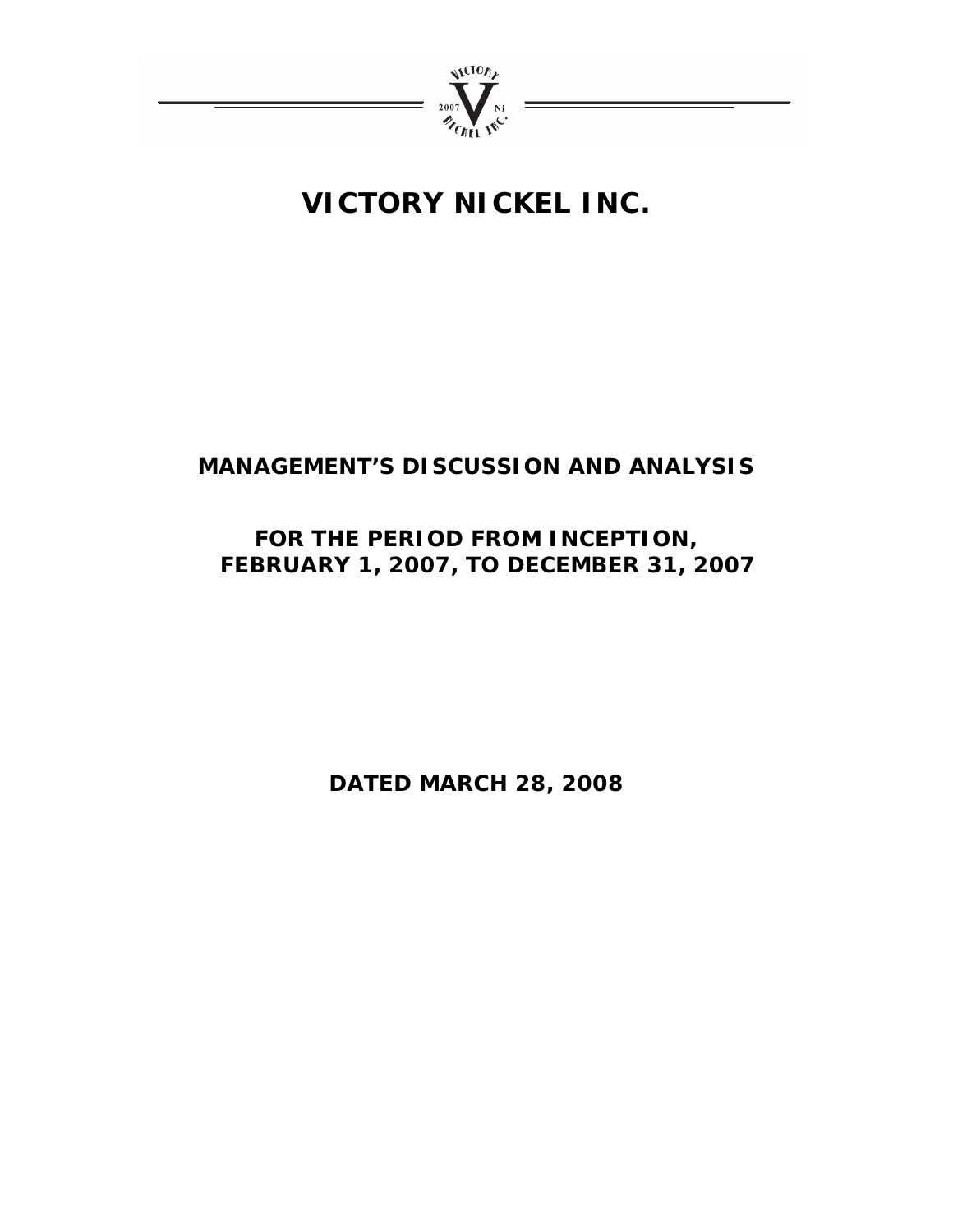

#### **MANAGEMENT'S DISCUSSION AND ANALYSIS Period ended December 31, 2007**

The following discussion of the results of operations, financial condition and cash flows of Victory Nickel Inc. ("Victory Nickel" or the "Company") prepared as of March 28, 2008 consolidates management's review of the factors that affected the Company's financial and operating performance for the period from inception, February 1, 2007, to December 31, 2007, and factors reasonably expected to impact on future operations and results. This discussion is intended to supplement and compliment the Company's 2007 audited financial statements and the notes thereto. Readers are encouraged to consult the financial statements which were prepared in accordance with Canadian generally accepted accounting principles and are available at www.sedar.com and at the Company's website www.victorynickel.ca. All amounts disclosed are in Canadian dollars unless otherwise stated.

#### **COMPANY OVERVIEW**

Victory Nickel is a Canadian exploration and development-stage mineral resource company engaged in the acquisition, exploration and development of nickel projects in Canada.

Formed on February 1, 2007 as described below, Victory Nickel owns 100% of three advanced sulphide nickel projects, the Mel and Minago projects located on Manitoba's Thompson Nickel Belt and the Lac Rocher project in Quebec. The Company is advancing a definitive feasibility study, expected to be completed in 2008, on the Minago Project; the Lac Rocher Project is currently being assessed for potential production in 2008; and, the near-term production potential of the Mel Project is also being evaluated.

#### **CORPORATE REORGANIZATION AND FORMATION OF THE COMPANY**

Pursuant to a Plan of Arrangement which became effective February 1, 2007, the Company was formed upon the amalgamation of two predecessor companies incorporated in December, 2006 for the purpose of carrying out the Plan of Arrangement. Upon completion of the amalgamation and pursuant to the Plan of Arrangement, the Company completed a series of transactions which resulted in the following:

The acquisition of:

- a) three mineral resource properties, namely the Minago and Mel sulphide nickel projects on the Thompson Nickel Belt in Manitoba and the Lac Rocher sulphide nickel project in Quebec (collectively the "Nickel Properties") from Nuinsco Resources Limited ("Nuinsco"). These properties were recorded at their carrying value in the accounts of Nuinsco of \$5,800,746, net of related accounts payable of \$527,871;
- b) exploration advances to the Company's joint venture partner managing the Mel project of \$448,428; and
- c) cash of \$12,667,740,

in exchange for the issuance of 154,003,146 common shares of the Company.

The terms of the Plan of Arrangement resulted in Nuinsco initially owning 25% of the Company's common shares and 75% being distributed to Nuinsco's shareholders. Accordingly, Nuinsco's common shares and 75% being distributed to Nuinsco's shareholders. shareholders continued to own 100% of the transferred assets by virtue of their direct holdings of the Company's shares and their indirect ownership interest through their Nuinsco share ownership. As a consequence, this related party transaction was recorded by the Company at the carrying value of the Nickel Properties transferred and the cash received.

The cash transferred from Nuinsco to the Company was the amount of the net proceeds of \$14,045,317 received by Nuinsco in a December 2006 private placement less the aggregate of \$929,149 expended by Nuinsco on the transferred Nickel Properties from the date of the private placement to February 1, 2007, the effective date of the Plan of Arrangement, and exploration advances as at February 1, 2007 amounting to \$448,428. The latter amount represents cash advanced to CVRD Inco Limited (now Vale Inco Limited ("Vale Inco")), the Company's joint venture partner on the Mel project, in excess of exploration costs incurred.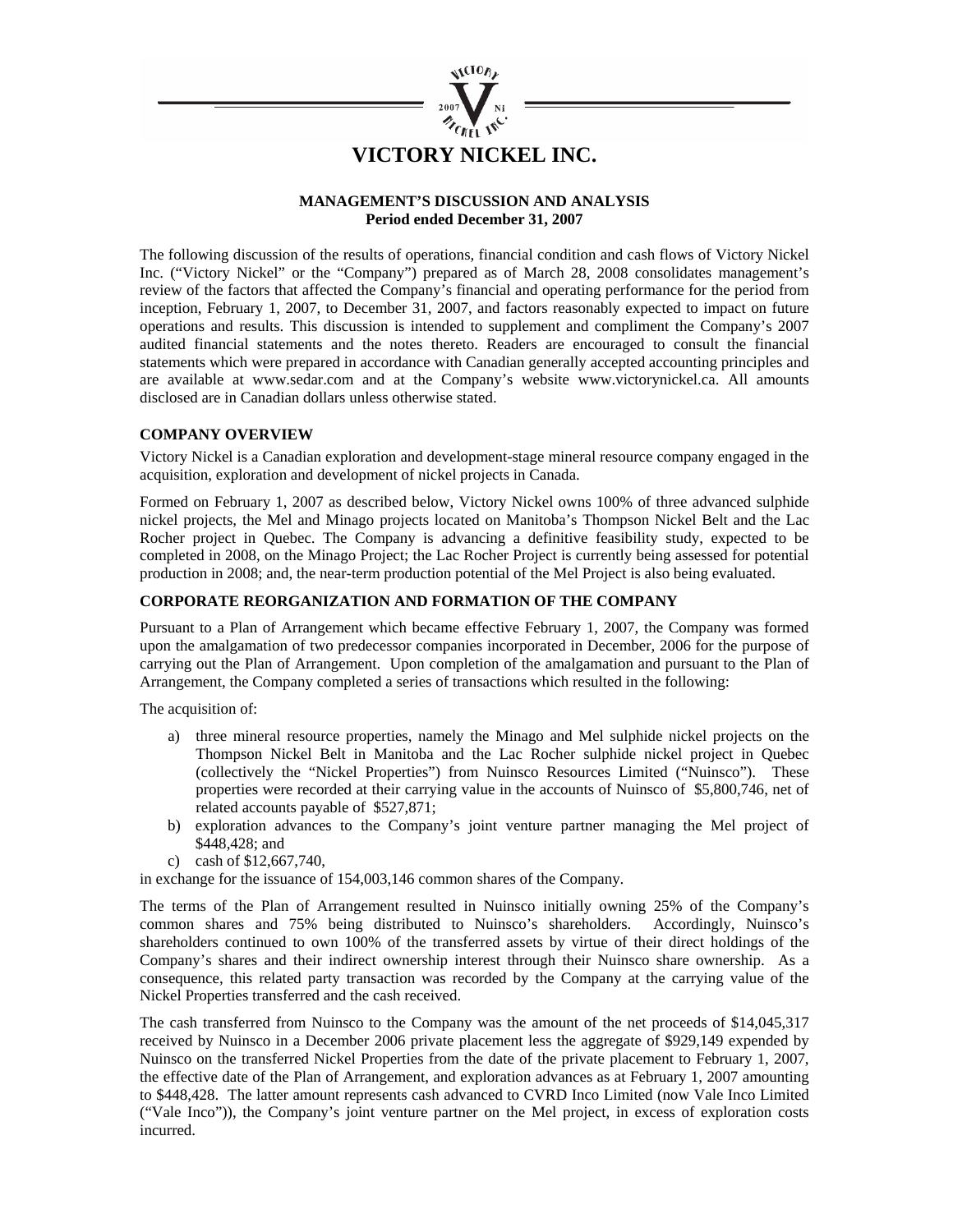

In addition, the Company was responsible for all costs relating to the Plan of Arrangement. The total of such costs in the amount of \$762,062 has been treated as a capital transaction and shown as a reduction in share capital.

A summary of the net assets acquired is as follows:

| Cash (net of out-of -pocket costs incurred to complete |             |              |
|--------------------------------------------------------|-------------|--------------|
| the Plan of Arrangement of \$762,062)                  |             | \$11,905,678 |
| Nickel Properties:                                     |             |              |
| <b>Exploration Advances - Mel</b>                      |             | 448,428      |
| <b>Exploration and Development Projects</b>            |             |              |
| Minago                                                 | \$2,976,125 |              |
| Mel                                                    | 706,311     |              |
| Lac Rocher                                             | 2,118,310   | 5,800,746    |
| <b>Total Assets</b>                                    |             | 18, 154, 852 |
| Less: Liabilities:                                     |             |              |
| <b>Accounts Payable</b>                                |             | (527, 871)   |
| <b>Future Income Taxes</b>                             |             | (1,914,000)  |
| Net Assets Acquired                                    |             | \$15,712,981 |

(1) The future income taxes result from the fact that, pursuant to tax elections filed as part of the Plan of Arrangement, the cost bases for tax purposes of the nickel assets is nil versus a net carrying value on acquisition of \$5,800,746.

#### **HIGHLIGHTS**

#### **Corporate**

- 99.77% of Nuinsco shareholders voted in favour of the Plan of Arrangement to create Victory Nickel.
- Victory Nickel began trading on the Toronto Stock Exchange under the ticker symbol Ni on February 6, 2007.
- Completed a bought deal private placement for gross proceeds of \$11,500,000.
- Continued to evaluate the acquisition of production and near-production nickel assets to enhance the Company's production profile.
- In December, 2007, engaged Auramet Trading LLC ("Auramet") to provide financial advisory services in connection with debt financing for development of its Lac Rocher nickel project.

#### **Minago**

- Engaged Wardrop Engineering Inc. ("Wardrop") to complete the Minago definitive feasibility study.
- Expanded the Minago land package by 7,062 hectares to 14,496 hectares.
- Completed a 13,000 metre diamond drill program as part of the Minago definitive feasibility study.
- Announced positive results from diamond drilling, including intercepts of 1.4% nickel over 36.0 metres, 64.65 metres grading 0.94% nickel and 35.44 metres grading 1.14% nickel.
- Completed the Minago metallurgical drilling ahead of schedule, and delivered eight tonnes of mineralized material to SGS Mineral Services ("Lakefield") to complete feasibility study metallurgical studies.
- Announced a 73% increase in by-product revenue from the sale of sand that forms part of the overburden in the proposed Minago open pit. The expected quantity of marketable sand increased from 4.0 million tonnes in the November 2006 scoping study to 6.9 million tonnes.
- Held numerous public meetings and signed a Memorandum of Understanding with the Misipawistik Cree Nation (Grand Rapids), Mosakahiken Cree Nation (Moose Lake) and Cross Lake Band of Indians that addresses traditional rights of these First Nations communities, and establishes the guiding principles for the development of an Impact and Benefit Agreement.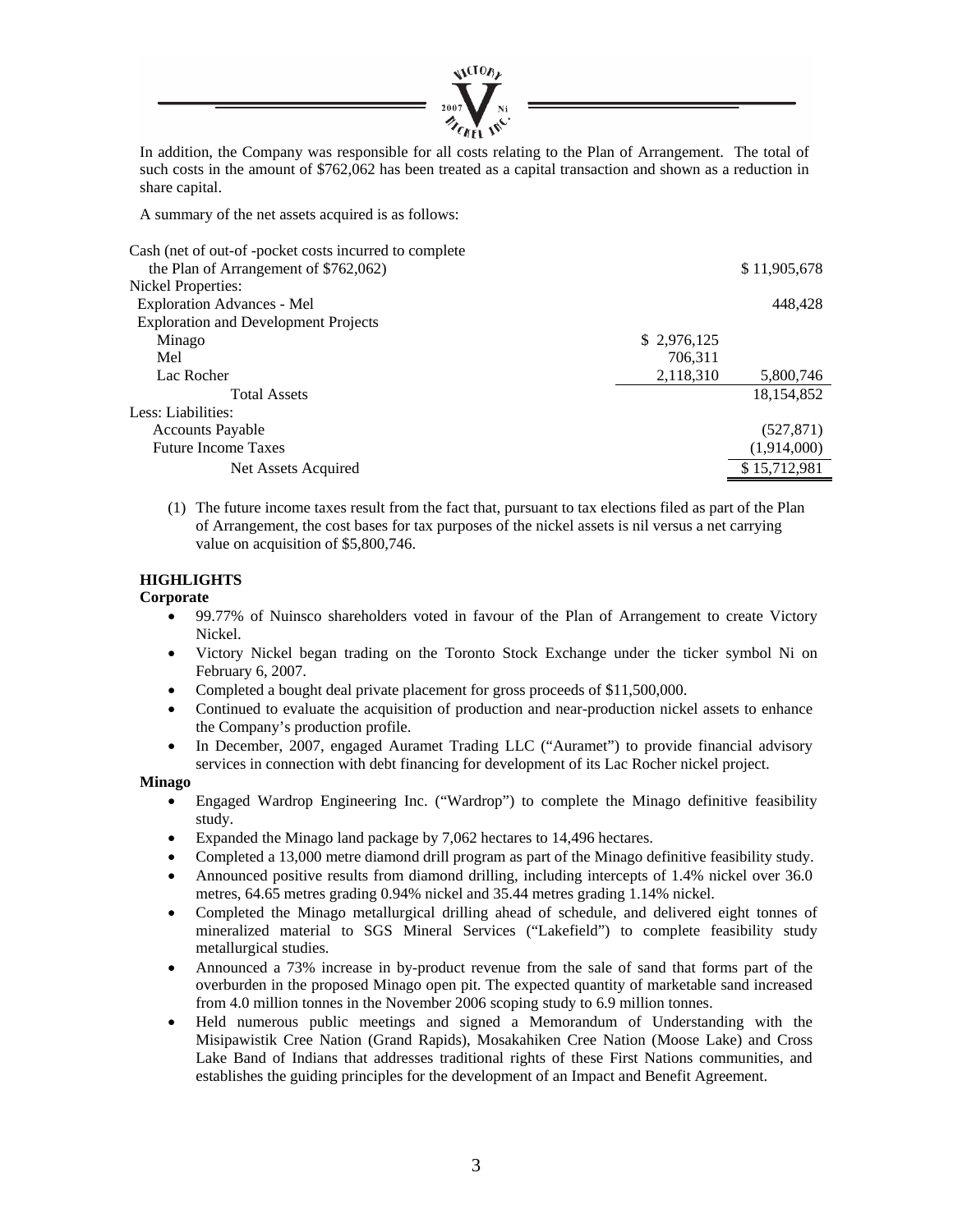

#### **Mel**

- Announced a 79% increase in the amount of contained nickel and a 14% rise in grade in the measured and indicated resource at the Mel project, raising Victory Nickel's total in-situ measured and indicated nickel inventory to over 660,000,000 pounds of nickel.
- Undertook a \$2,000,000 drill program at Mel in conjunction with joint venture partner Vale Inco to test the numerous geophysical targets identified on the property.
- Intersected significant grades over mineable widths, including 1.11% nickel over 13.67 metres, in an aggressive winter drilling program designed to evaluate near-term production potential at Mel.
- Completed its earn-in of a 100% interest in the Mel property, subject to Vale Inco's 51% back-in right.

#### **Lac Rocher**

- Began an environmental baseline study and announced the development plan for the Lac Rocher sulphide nickel project in northern Quebec.
- Completed a 12-hole, 1,500 metre drill program at Lac Rocher to test for extensions to the nickel sulphide mineralization and to provide metallurgical samples for a Preliminary Economic Evaluation of the near-term production and cash generation potential of the project.
- Received drill results grading up to 9.5% nickel over 2.29 metres within a larger intercept of 45.92 metres grading 1.42% nickel at Lac Rocher.
- Entered into a Memorandum of Understanding with the Waswanipi Cree First Nation ("WCFN") whereby the parties have agreed to work together to support and expedite an underground exploration and bulk sampling program at Lac Rocher in a way that respects the collective interests of Victory Nickel, the WCFN and other stakeholders.
- Received excellent results from metallurgical testing of Lac Rocher massive sulphide composites, with locked cycle tests yielding nickel recovery of 85.04% and copper recovery of 96.67% to a nickel/copper concentrate with an overall nickel equivalent grade of 12.66%.

#### **OUTLOOK**

2007 marked the first year of Victory Nickel's existence and was a very busy period with respect to moving the Minago, Lac Rocher and Mel sulphide nickel projects toward production. 2008 should be equally eventful, as the Company expects to make the transition from developer to nickel producer with the start-up of production at the 100%-owned Lac Rocher deposit in northern Quebec, continued progress toward completion of the Minago definitive feasibility study, and a formal evaluation of the economics of developing Mel.

The market for nickel is expected to remain robust for the foreseeable future. With over 660 million pounds of in-situ nickel in National Instrument 43-101-compliant measured (154 million pounds) and indicated (511 million pounds) resources at the three projects, plus an additional 530 million pounds of insitu nickel in inferred resources, Victory Nickel has one of Canada's largest undeveloped sulphide nickel inventories. With near-term production potential from all three projects, Victory Nickel is moving quickly to take advantage of the worldwide shortage of sulphide nickel assets and to capitalize on strong nickel pricing.

The Company is aggressively advancing all three projects, and evaluating additional opportunities to expand nickel resources and production potential. Current programs on the three projects include:

#### **Minago**

Completion of the definitive feasibility study by Wardrop remains a focus for the Company. Wardrop is moving ahead rapidly with all aspects of this study.

Early in 2008, the Company embarked on a 10,000 metre diamond drilling program designed to expand the overall nickel resource, as well as an Early Works program as part of work required to meet the start-up of nickel production targeted for the fourth quarter of 2010.

The Minago scoping study identified the need for further drilling at depth in the Nose Deposit, the area containing the entire current resource, to better define potential lenses of higher grade mineralization.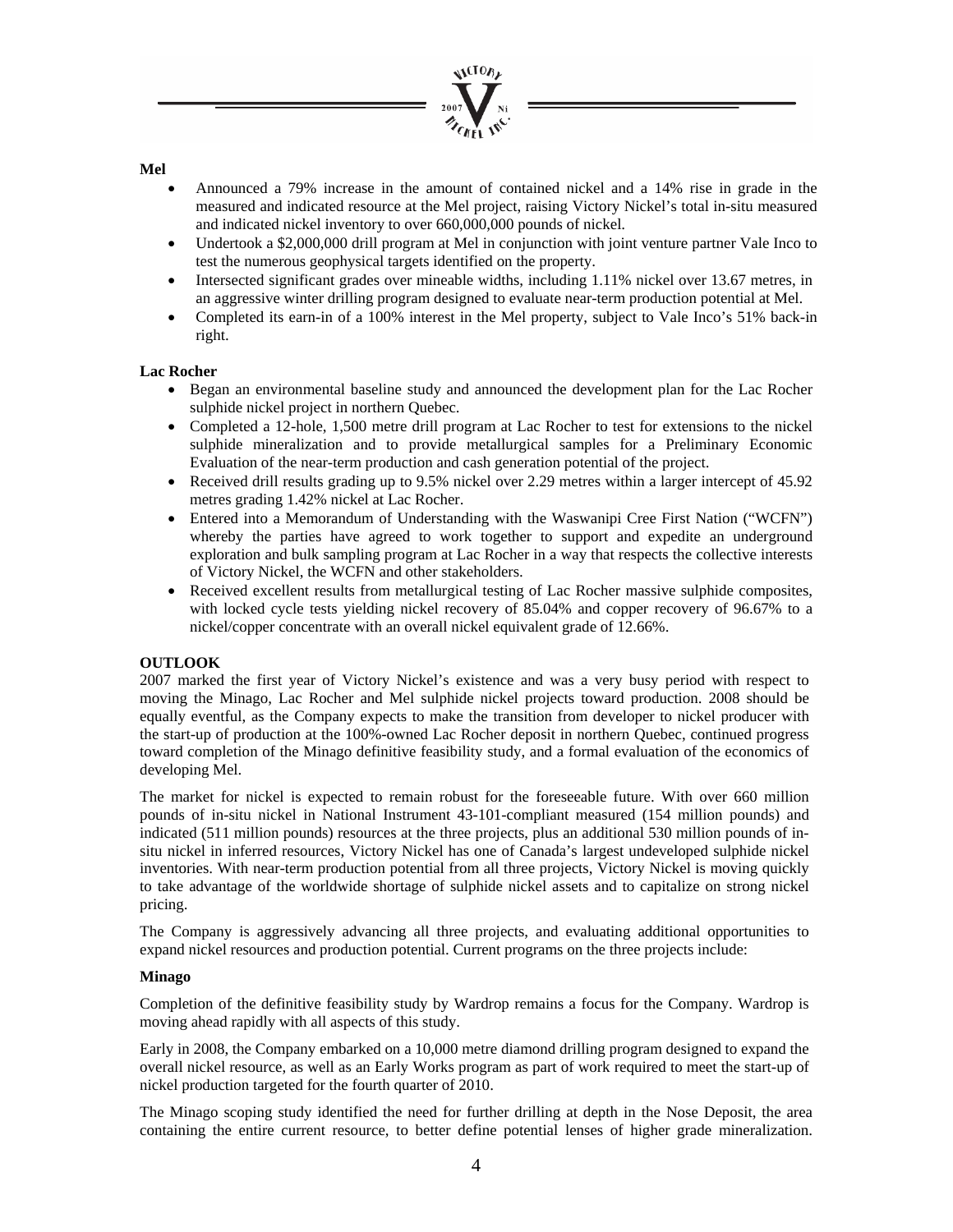

Drilling conducted in 2006 confirmed the strength and continuity of nickel mineralization as well as higher grades including 80.95 metres of 1.12% nickel and 197.6 metres averaging 0.82% nickel in hole DDH NM-06-06 which ended in 3.93 metres of 1.91% nickel at 829.85 metres.

The 2008 drill program follows up on this potential. The first hole in this program confirmed the presence of higher-grade nickel mineralization at depth, assaying 1.51% nickel over 38.42 metres as part of a 193.01 metre interval grading 0.59% nickel.

Drilling is also targeting the North Limb, a zone of mineralization with a known strike length of 1.5 kilometres located to the north of the Nose Deposit. In 2005, Nuinsco drilled a single 455.4 metre deep hole in the North Limb, intersecting 9.71 metres grading 1.03% nickel and 52.5 metres grading 0.64% nickel within a 337.9 metre intercept grading 0.33% nickel in rock similar to that hosting the Minago resource. In the current program, additional holes are planned to further characterize the mineralization and nickel grades along this potentially vast and underexplored area.

The Early Works program represents the first step in the design of the tailings facility, waste dumps and overall site layout in preparation for permitting and development of the Minago mine. The Early Works program consists of geotechnical drilling, hydrogeological drilling, and design of a permanent access road. Design of an early site access road to support Early Works development is already complete.

All drilling is expected to be complete by early in the second quarter, and the Company remains on track to complete the definitive feasibility study before the end of 2008.

#### **Lac Rocher**

Lac Rocher, located in northern Quebec, is advancing to become Victory Nickel's first production asset in 2008. Roche Consulting Engineering is completing a preliminary economic assessment of two phases of an underground exploration and bulk sampling program to evaluate ore continuity and provide further metallurgical evaluation.

Phase I encompasses extracting approximately 50,000 tonnes of material, with Phase II extracting approximately 400,000 additional tonnes. All of the mined material will be shipped off site, and the Company is evaluating a number of options, both in the province of Quebec and elsewhere, for the processing of this material.

Positive results have been received from metallurgical tests, and the Company fully expects that Lac Rocher will be its first cash generating asset.

#### **Mel**

The Mel deposit has a National Instrument 43-101-compliant indicated resource of 4.3 million tonnes grading 0.88% nickel (approximately 83 million pounds in-situ nickel) and an additional inferred resource of 1.0 million tonnes grading 0.839% nickel (approximately 19 million pounds in-situ nickel). This nearsurface resource, along with a stipulation in the option agreement that joint venture partner Vale Inco shall mill ore mined from the Mel deposit at cost plus 5% (provided that the product meets Vale Inco specifications and that Vale Inco has sufficient mill capacity), makes near-term nickel production from the Mel deposit a possibility that the Company is currently evaluating.

Victory Nickel is in discussions with Vale Inco regarding its right to back in for 51% of the project. The Company expects Vale Inco's decision, which will dictate the future direction of the project, will be made by mid year 2008.

Based on the Company's recent share price, and given the strength of the Minago, Mel and Lac Rocher projects, management recognizes that Victory Nickel's assets remain significantly undervalued by the market, and is committed to realizing full value on behalf of all shareholders. These assets form a solid base on which to build a substantial Canadian nickel company.

#### **RESULTS OF OPERATIONS**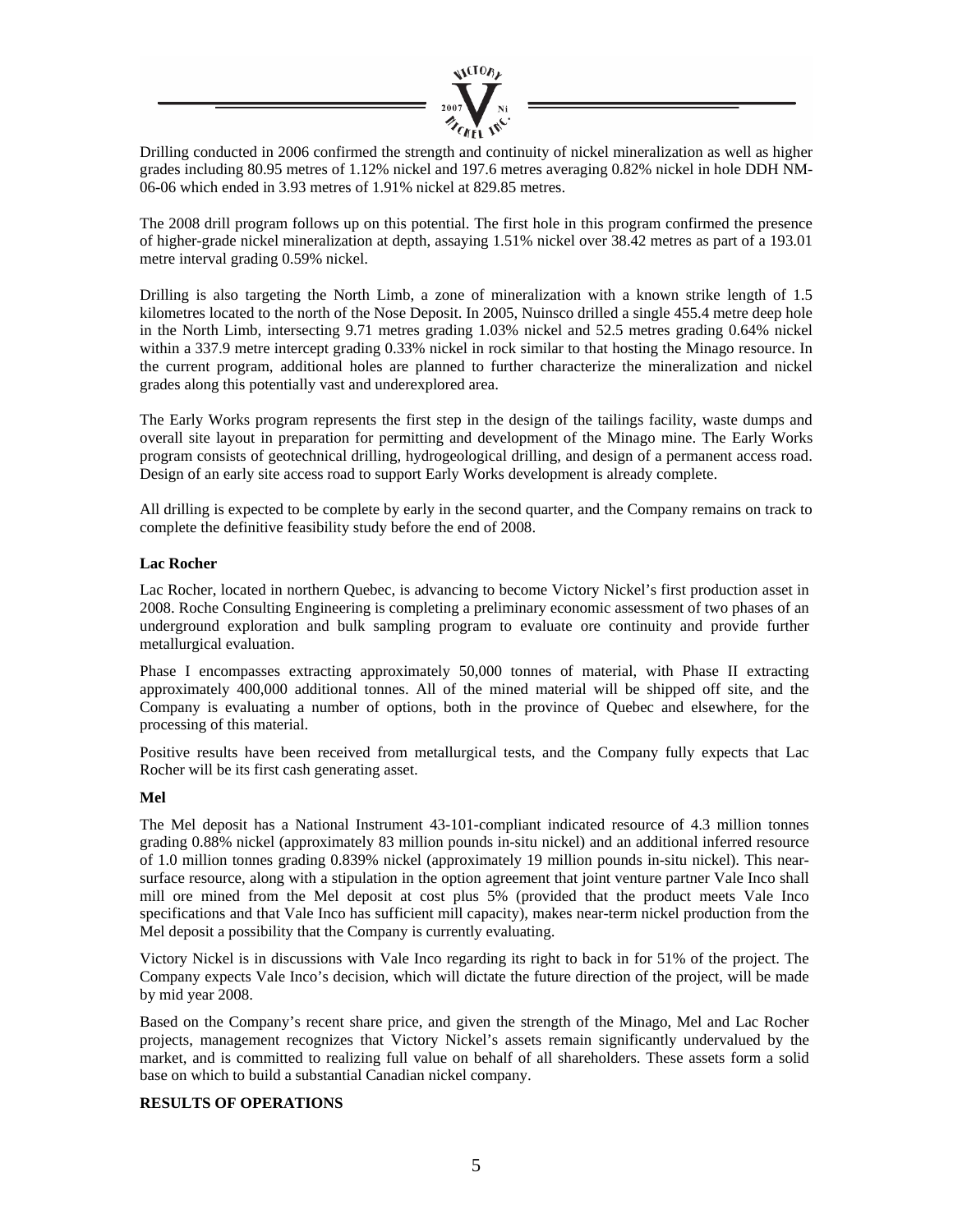

From inception, February 1, 2007, to December 31, 2007, the Company had net loss of \$2,228,000, or \$0.01 per share.

The loss resulted from general and administrative expenses of \$1,643,000 (including \$809,000 in costs charged by Nuinsco as described under related party transactions below) and stock option compensation of \$1,369,000 relating to stock options granted in the current period to officers, directors and employees, some of which are vesting in future periods, less interest and other income of \$559,000. The value assigned to the stock options was calculated using the Black-Scholes option-pricing model as explained in Note 6 to the Company's 2007 audited financial statements. Costs allocated from Nuinsco pursuant to the management agreement between the Company and Nuinsco are activity related.

#### **SUMMARY OF QUARTERLY RESULTS**

Selected financial information for each of the last four quarters ended December 31, 2007 is as follows:

| Fiscal year 2007                                                                   |     | $4th$ Quarter |               | $3rd$ Ouarter |     | $2nd$ Ouarter |     | $1st$ Quarter <sup>(1)</sup> |
|------------------------------------------------------------------------------------|-----|---------------|---------------|---------------|-----|---------------|-----|------------------------------|
| Revenue and other income                                                           |     | 158,000       | S.            | 147.000       |     | 219,000       | -SS | 35,000                       |
| Net loss and comprehensive loss                                                    |     | \$ (335,000)  | <sup>\$</sup> | (387,000)     | \$. | (449,000)     |     | \$ $(1,057,000)^{(2)}$       |
| Loss per share $-$ basic and diluted                                               | - S | (0.00)        |               | (0.00)        |     | (0.00)        | S.  | (0.01)                       |
| <sup>(1)</sup> For the period from inception, February 1, 2007, to March 31, 2007. |     |               |               |               |     |               |     |                              |

 $(2)$  Includes stock option compensation of \$863,000.

#### **LIQUIDITY AND CAPITAL RESOURCES**

At December 31, 2007, the Company had working capital, including cash and cash equivalents and cash for exploration expenditures, totaling \$12,385,000. Cash equivalents include bank-guaranteed investment certificates and bank discount notes. The Company does not own asset-backed commercial paper. The Company has a corporate policy of investing its available cash in Canadian government instruments and certificates of deposit or other direct obligations of major Canadian banks, unless otherwise specifically approved by the Board.

During the eleven-month period ended December 31, 2007, the Company used \$1,145,000 in operating activities, comprising cash used in operations before changes in non-cash working capital of \$1,012,000 plus a net increase in non-cash working capital balances of \$133,000 (net of a \$158,000 increase in amounts due to Nuinsco).

Financing activities for the period generated an aggregate of \$11,750,000. In March, 2007, the Company completed a private placement of common shares which resulted in the issuance of 16,428,571 flowthrough common shares at \$0.70 per share for net proceeds after costs of issue of \$10,694,000. It also received \$1,056,000 on the exercise of warrants and stock options during the period from inception to December 31, 2007. Investing activities included \$9,408,000 expended on exploration and development projects, net of exploration advances transferred to the Company on inception of \$448,000 which were used to fund exploration expenditures during the period. Combined with the cash transferred to the Company on formation of \$11,906,000, which amount was net of Plan of Arrangement costs of \$762,000, these activities generated cash and cash equivalents of \$12,885,000 for the period from the date of inception to December 31, 2007.

Given its current cash position, the Company is sufficiently financed to fund its anticipated future administration costs to completion of the Minago definitive feasibility study. Assuming a positive outcome of the Minago definitive feasibility study and/or the Lac Rocher preliminary economic assessment, additional financing will be required for construction of either or both of these projects. In December, 2007, the Company engaged Auramet to provide financial advisory services in connection with debt financing for development of Lac Rocher; the Company will make a decision regarding the amount and manner of financing required for Minago construction upon receipt of a positive definitive feasibility study.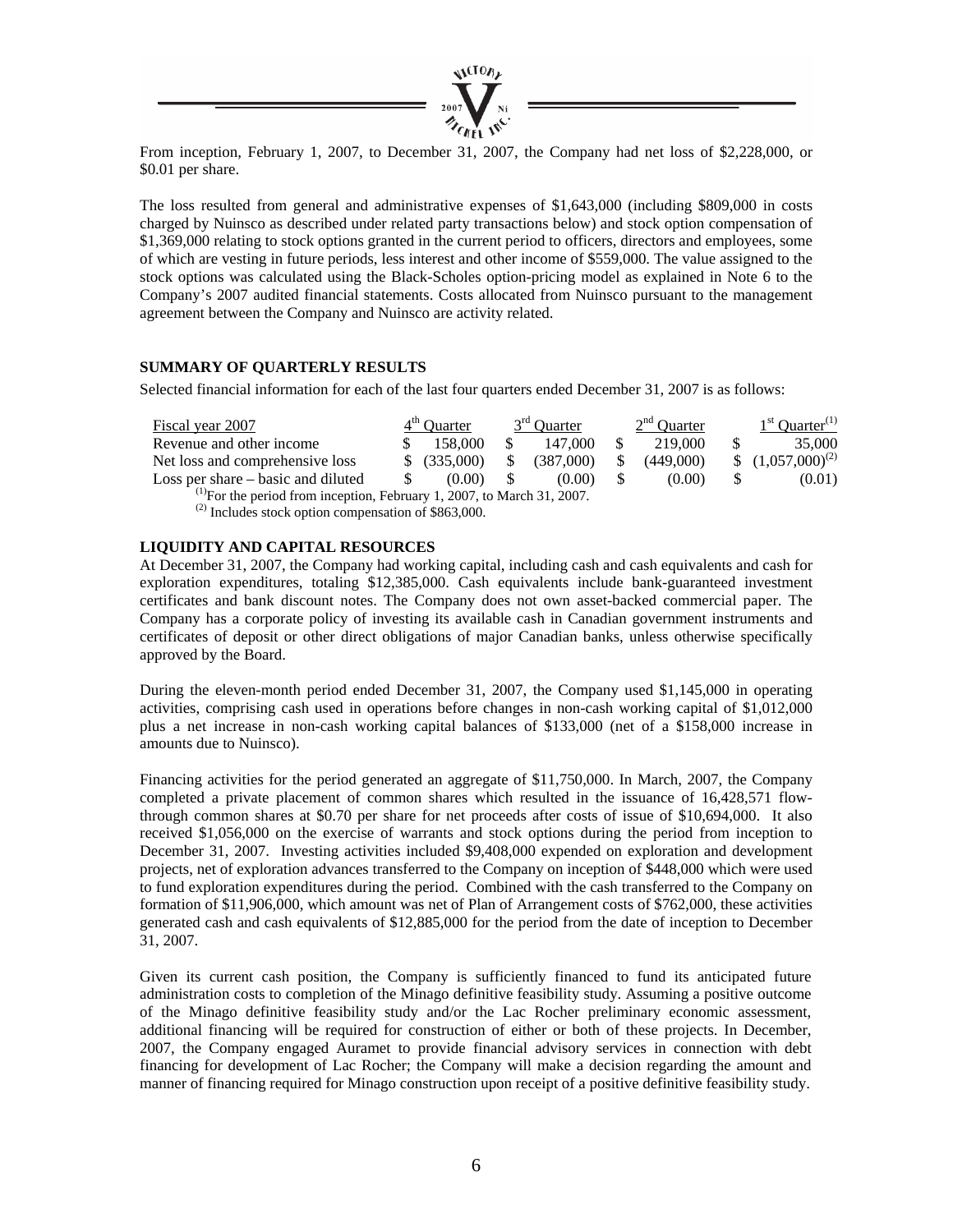

#### **EXPLORATION AND DEVELOPMENT ACTIVITIES**

For the period from inception to December 31, 2007, the Company incurred exploration costs on its nickel properties of \$9,962,000, including \$7,314,000 on the Minago project, \$1,452,000 on the Mel project and \$1,196,000 at the Lac Rocher project.

#### **Minago Project**

The Company's l00%-owned Minago project (which is subject to a graduated net smelter royalty, up to 3% if nickel prices exceed US\$6 per pound) is located on the Thompson Nickel Belt in Manitoba, and is one of Canada's largest undeveloped nickel deposits with measured and indicated resources of 49.1 million tonnes grading 0.516% nickel, or 558 million pounds of in-situ nickel (0.25% nickel cut-off grade), comprised of a 10.3 million tonne measured resource grading 0.593% nickel and a 38.8 million tonne indicated resource grading 0.496% nickel. A further 44.1 million tonne inferred resource at 0.528% nickel contains an additional 513 million pounds of in-situ nickel.

Following the completion of a scoping study in the fall of 2006, Wardrop was engaged to conduct a definitive feasibility study. The definitive feasibility study is ongoing, and is expected to be completed in 2008. In 2007, a 13,000 metre, 44-hole winter drilling program was completed to provide data for inclusion in the definitive feasibility study. During 2007, the Company announced drill results, including intercepts grading up to 1.4% nickel over 36.0 metres. In addition, a geotechnical hole which did not target mineralization, intersected 6.1 metres grading 1.03% nickel demonstrating the widespread nature of nickel mineralization at Minago.

#### **Mel Project**

The Mel project is located on the Thompson Nickel Belt, just north of Thompson, Manitoba. It is a large property, approximately 25 kilometres east-west by about 6 kilometres north-south.

The Company has fully funded sufficient expenditures to earn a 100% ownership interest in this project subject to a Vale Inco back-in. This project has 4,300,000 tonnes grading 0.88% nickel (approximately 83,000,000 pounds in-situ nickel) and an additional inferred resource of 1,000,000 tonnes grading 0.84% nickel (approximately 19,000,000 pounds in-situ nickel), and offers significant exploration upside as well as near-term production potential.

The 2007 winter drill program comprised 30 drill holes encompassing 5,733 metres of drilling to better define and add to the existing resource. This program intersected significant grades over mineable widths, including 1.11% nickel over 13.67 metres. The Company is currently in discussions regarding Vale Inco's intentions with respect to its 51% back-in right. A decision by Vale Inco is expected by the end of the second quarter of 2008 and at that point the Company will determine the appropriate next steps in its development strategy.

#### **Lac Rocher**

The Lac Rocher project has measured and indicated resources of 1,190,288 tonnes grading 0.91% nickel, at a 0.5% nickel cutoff, for approximately 25,000,000 pounds of in-situ nickel located between surface and 125 vertical metres. Mineralization is open to the southwest, and Victory Nickel is currently evaluating near-term production potential from the property.

During 2007, the Company was very active with respect to advancing the Lac Rocher property. A 12-hole, 1,500 metre diamond drill program tested for extensions to the nickel sulphide mineralization and provide metallurgical samples for completing a preliminary economic evaluation of the near-term production and cash generation potential of the project that is being completed by Roche Engineering. Drill results graded up to 9.5% nickel over 2.29 metres within a larger intercept of 45.92 metres grading 1.42% nickel, and continued to expand the Company's geological and metallurgical understanding of the massive sulphide zone at Lac Rocher.

In addition, Victory Nickel entered into a Memorandum of Understanding with the Waswanipi Cree First Nation ("WCFN") whereby the parties have agreed to work together to support development of the Lac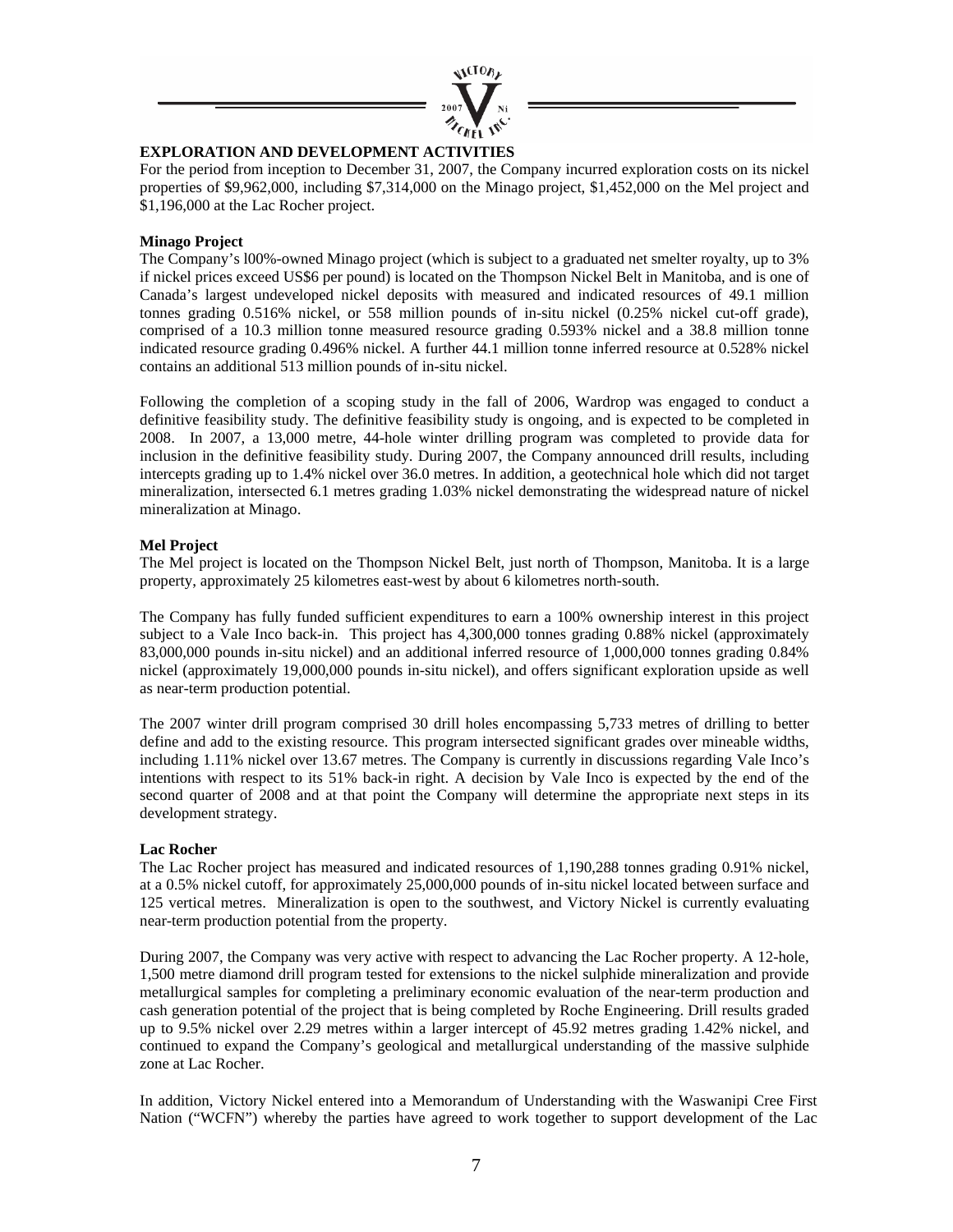

Rocher deposit in a way that respects the collective interests of Victory Nickel, the WCFN and other stakeholders. Phase One of the project is expected to consist of an underground exploration and bulk sampling program to evaluate ore continuity and provide further metallurgical evaluation. Phase One would potentially entail the extraction of approximately 50,000 tonnes of material, while Phase Two would potentially extract an additional 400,000 tonnes of material. Mineralization from Lac Rocher would be direct shipped to an offsite mill for processing.

Subsequent to December 31, 2007, the Company received positive metallurgical results on material from the disseminated sulphide zone at Lac Rocher that complimented test results from Xstrata Process Support, Process Mineralogy, in Falconbridge, Ont., announced late in 2007 on mineralization from the massive sulphide zone. A total of 15 flotation tests were completed by Corem, an independent laboratory based in Quebec, on material from the disseminated sulphide zone, yielding nickel recovery of 79.9% and copper recovery of 94.2% to a nickel/copper concentrate. This compares well to nickel recovery of 85.04% and copper recovery of 96.67% from the massive sulphide zone.

#### **CRITICAL ACCOUNTING ESTIMATES**

Critical accounting estimates used in the preparation of the financial statement include determining the carrying value of exploration and development projects and future income taxes and the valuation of stock option compensation. These estimates involve considerable judgment and are, or could be affected by, significant factors that are out of the Company's control.

The Company's recorded value of its exploration and development projects is based on historical costs that are expected to be recovered in the future. The Company's recoverability evaluation is based on market conditions for minerals, underlying mineral resources associated with the properties and future costs that may be required for ultimate realization through mining operations or by sale. The Company is in an industry that is exposed to a number of risks and there is always the potential for a material adjustment to the value assigned to these assets.

The fair value of the stock options and warrants is calculated using an option pricing model that takes into account the exercise price, expected life of the option/warrant, expected volatility of the underlying shares, expected dividend yield, and the risk free interest rate for the term of the option/warrant.

For a complete list of the significant accounting policies, reference should be made to Note 2 of the Company's 2007 audited financial statements.

#### **NEW ACCOUNTING POLICIES**

On inception, the Company adopted new accounting standards that were issued by the Canadian Institute of Chartered Accountants: Handbook Section 1506 – "Accounting Changes," Section 1530 – "Comprehensive Income," Section 3855 – "Financial Instruments - Recognition and Measurement," Section 3861 – "Financial Investment Presentation and Disclosure," and Section - 3865 – "Hedges." The requirements of these new standards and the effect of their adoption are set out in detail in Note 2 to the Company's 2007 audited financial statements.

#### **DISCLOSURE CONTROLS**

The Company's certifying officers have designed a system of disclosure controls and procedures to provide reasonable assurance that material information relating to the Company is made known to them with respect to financial and operational conditions as of December 31, 2007. The certifying officers have evaluated the effectiveness of the disclosure controls and procedures as of December 31, 2007 and have concluded that these disclosure controls and procedures are effective at the reasonable assurance level. Such controls are facilitated by the small size of the Company's senior management team and their access to material information.

The management of the Company was required to apply its judgment in evaluating the cost-benefit relationship of possible controls and procedures. The result of the inherent limitations in all control systems means no evaluation of controls can provide absolute assurance that all control issues and instances of fraud, if any, have been detected.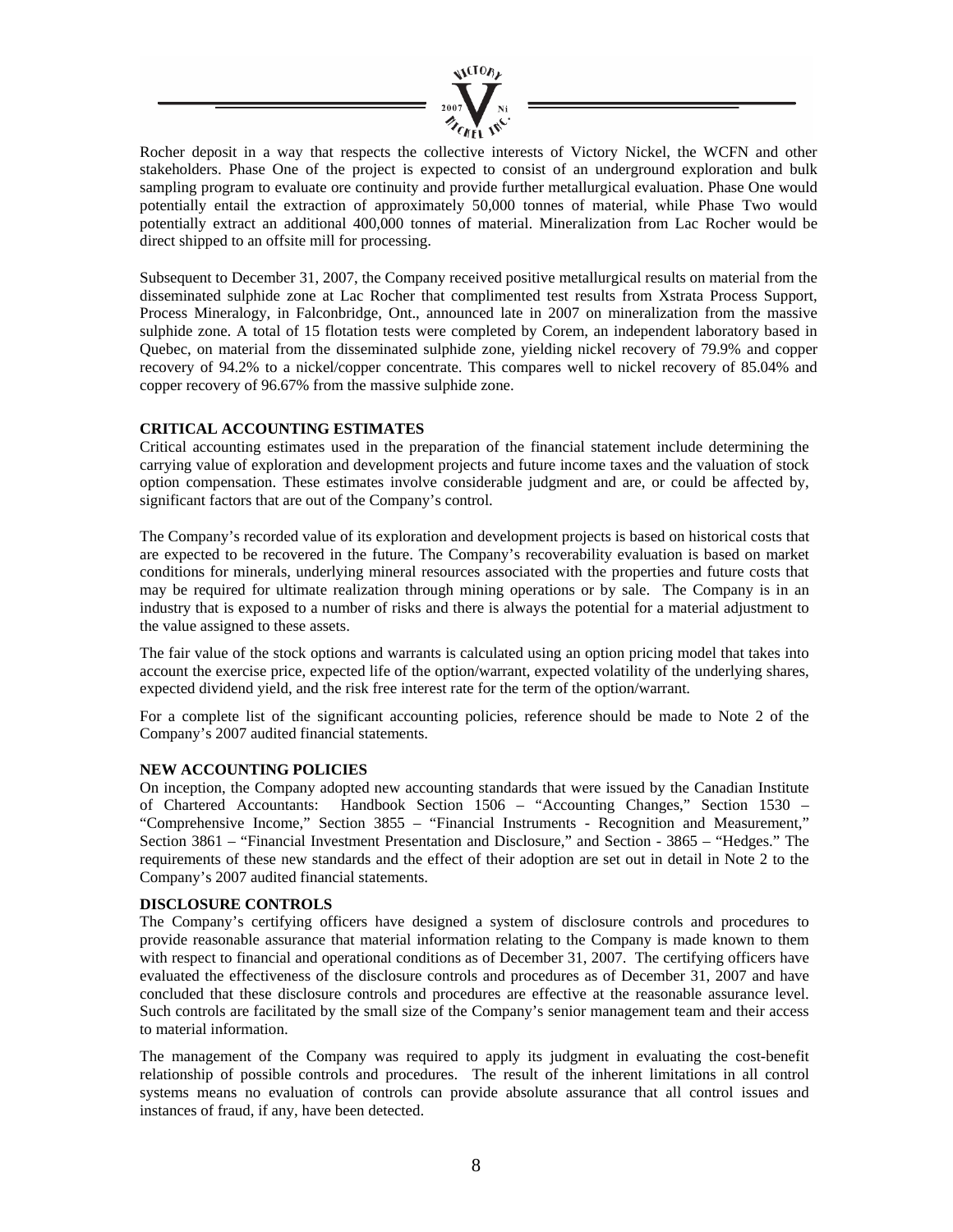

#### **RELATED PARTY TRANSACTIONS**

The Company obtains management, administrative assistance and facilities from Nuinsco pursuant to a management agreement. The fees payable by the Company are equal to the cost to Nuinsco of providing such services plus 10 percent. General and administrative costs charged to the Company during the elevenmonth period ended December 31, 2007 totaled \$809,000. In addition project-related costs aggregating \$463,000 have been charged to the Company by Nuinsco during the period and are included in exploration and development costs on the balance sheet. The management agreement has an initial term of 24 months and is terminable thereafter by Nuinsco upon 90 days notice and by the Company upon 180 days notice.

#### **OUTSTANDING SHARE DATA**

At March 28, 2008, the Company had 176,857,256 common shares issued and outstanding. In addition, there were 13,235,000 stock options, 150,000 warrants and entitlements to 130,750 common shares under the Share Bonus Plan outstanding on March 28, 2008, which if exercised and issued would bring the fully diluted issued common shares to a total of 190,373,006, and would generate cash of approximately \$4,307,000.

#### **RECENT DEVELOPMENTS**

- In March, 2008, the Company privately purchased from a third party 7,500,000 units of Wallbridge Mining Company Limited ("Wallbridge"), a public company, for \$1,913,000. Each unit comprises one common share and one-half of one share purchase warrant. Each warrant entitles the holder thereof to purchase one additional common share of Wallbridge at an exercise price of \$0.80 per share if the warrant is exercised prior to March 26, 2009, or \$1.00 per share if exercised during the period between March 26, 2009 and March 26, 2010. As a consequence of this transaction, the Company holds an approximate 8.4% interest in Wallbridge and, if all of the warrants are exercised, the Company's ownership interest would increase to 12.2% on a partially diluted basis (not including the exercise of any other securities convertible into Wallbridge shares held by any other holder); and,
- In March, 2008, the Company announced the appointment of Steve Harapiak as President and Chief Operating Officer. Mr. Harapiak is an engineer who brings years of international mining experience to the Company, including serving as President and CEO of Potash Corporation of Saskatchewan (when it was a Crown corporation).

#### **RISKS AND UNCERTAINTIES**

The Company is in the development stage and is subject to the risks and challenges similar to other companies in a comparable stage of development. The Company is always at risk of losing its experienced mineral industry management, Directors and consultants as it is very reliant on key personnel.

The Company has no significant exposure to environmental or health risks, although this will change as the Company's projects approach production (a normal characteristic of mineral industry projects).

The Company experiences the normal safety risks associated with exploration fieldwork, and diamond drilling. The Company carries insurance for such risk but is protected primarily by the insurance carried by the contractors who carry out such work. Safe practices are mandated by the Company for all its work.

The cyclical nature of metal markets creates large variation in the Company's ability to raise the capital required for its exploration and development initiatives. This risk is managed by designing the Company's exploration and development commitments and progress to its financial capability.

Certain Directors of the Company also serve on the Board of Directors of other natural resource exploration and development companies, thereby providing the possibility that a conflict of interest may arise. Any corporate decisions made by such Directors are made in accordance with their duty and obligation to deal fairly and in good faith with the Company and such other companies. Directors are required to declare and refrain from voting on matters on which they have a conflict of interest.